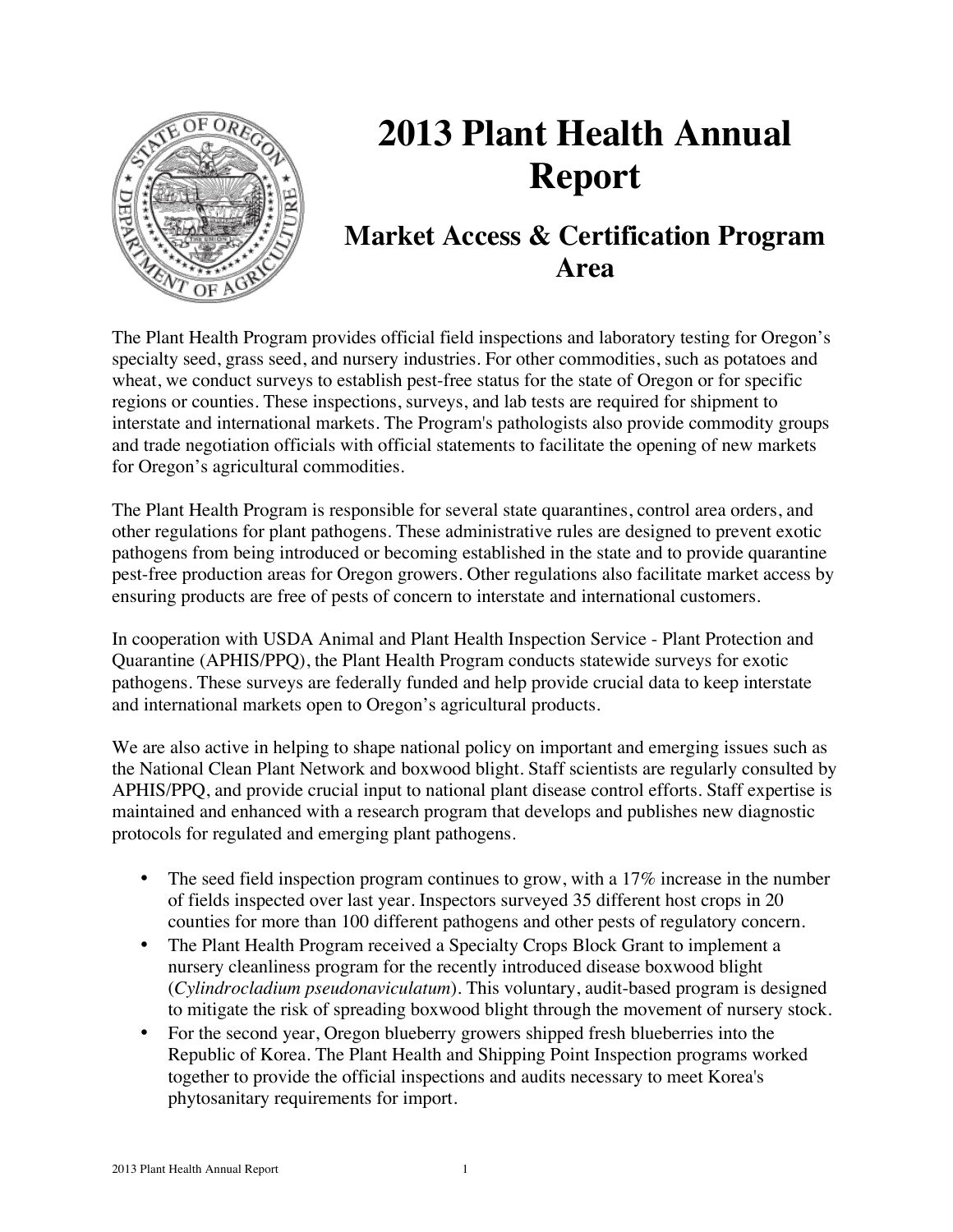With this consistently high workload, the staff sustained the high level of competence expected of our Program, maintaining a low laboratory test error rate of 0.03%. It is a privilege to serve with such an exceptional and dedicated group.

Thank you for all your hard work.

Nancy K. Osterbauer, Ph.D. Plant Health Program Manager

# **Staff**

Shawn Meng, Ph.D. Cindy Fraley Brooke Edmunds, Ph.D.

Robin Ludy Jeff Grant Clare Taylor Shannon Lane Aaron Trippe Sarah Navarro

**Plant Pathologist Plant Certification Specialist**

**Plant Disease Specialist 2 Plant Disease Specialist 1**

#### **Seasonal Survey Technicians**

John More Matt Hoover Trevor Williams Kathy Hamlet Kathy Stevenson Erin Harding

# **Cooperative Agricultural Pest Surveys**

# **Cyst nematode survey**

The final component of the Cyst nematode survey (started in 2012) was completed in the spring of 2013. We surveyed the following Oregon State University potato research farms for *Globodera pallida* and *G. rostochiensis*: Department of Horticulture Research Farms - Corvallis (5.5 ac), Hermiston Agricultural Research and Extension Center (20.5 ac), Malheur Experiment Station (95 ac), and Central Oregon Agriculture Research Center – Powell Butte (64 ac). Composite soil samples of  $\sim$ 5 lbs (1 sample/acre) were collected from each research farm as described in the 2009 Pale Potato Cyst Nematode National Survey and Diagnostic Cyst Sample Forwarding Protocols. Nematode cysts were isolated from the soil using a USDA soil cyst washer. Any suspected cysts were collected and identified to genus and species. *Globodera*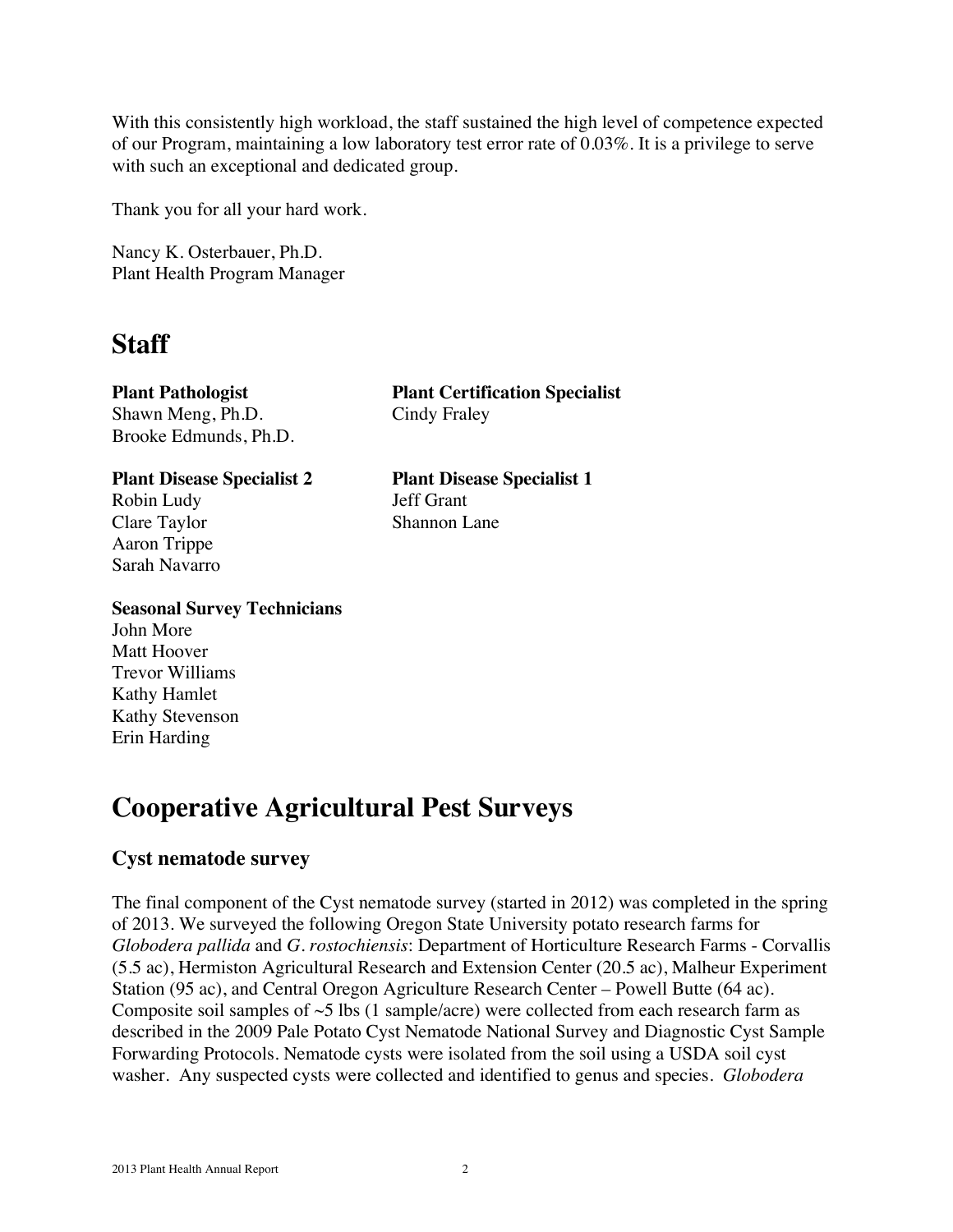*ellingtonae* was recovered from 36 acres at the Powell Butte research center. There were no *Globodera* species recovered from the other sites.

# **Oak/pine survey**

This survey targeted several pathogens of national concern that affect oak and pine: *Raffaela quercivora*, *Gymnopus fusipes*, *Phytophthora quercina*, *Cronartium flaccidum*, and *Mycosphaerella gibsonii*. Nursery stock at five nurseries was surveyed at three different times during the 2012-2013 growing seasons. Samples were collected for laboratory identification as needed. Among the nurseries there were six to 11 varieties of *Pinus sp.* and eight to 17 varieties of *Quercus sp*. Two nurseries had *Pinus* or *Quercus* only. Samples were collected from two different pine species and six different oak cultivars from two nursery locations. None of the target pathogens were detected. Survey results were entered into the IPHIS database.

# **Karnal bunt survey**

Karnal bunt (*Tilletia indica*) is a fungal disease of wheat originally reported from India. After its discovery in Arizona wheat fields in 1996, a federal quarantine was adopted and a national survey strategy implemented to ensure US wheat export markets remained open. Oregon has participated in the national survey since its inception in 1996.

In 2013, we collected a total of 66 samples from 12 counties (Gilliam, Linn, Malheur, Marion, Morrow, Polk, Sherman, Umatilla, Union, Wasco, Washington and Yamhill). All samples were shipped to the national Karnal bunt-testing laboratory in Phoeniz, AZ and were found to be free of Karnal bunt. This is the eighteenth consecutive year Oregon has tested free of Karnal bunt. Survey results were entered into the IPHIS database.

# **Apple Orchard Disease Survey**

The focus of this survey was to conduct a survey of apple (*Malus* sp.) orchards and a nursery for pathogens of federal regulatory significance (apple proliferation phytoplasma (APP), *Candidatus* Phytoplasma mali, and Asiatic brown rot, *Monilinia polystroma*) and one pathogen of state concern (Japanese apple rust, *Gymnosporangium yamadae*). Orchards in the primary commercial apple growing areas (nine orchards total from Hood River, Umatilla, and Wasco counties) and a certified nursery in Marion County were visually inspected and 316 leaf samples collected for APP testing. None of the target pathogens were found. Results will be entered into the NAPIS database prior to the project end date (2/28/2014).

# **Small grains survey**

This survey seeks to determine if the following nematodes and pathogen of federal regulatory concern are found in Oregon: *Heterodera filipjevi, H. latipons, Meloidogyne artiellia*, and *Peronosclerospora philippnensis*. The survey was started but not completed as of December 31, 2013. We anticipate completing this survey in early 2014.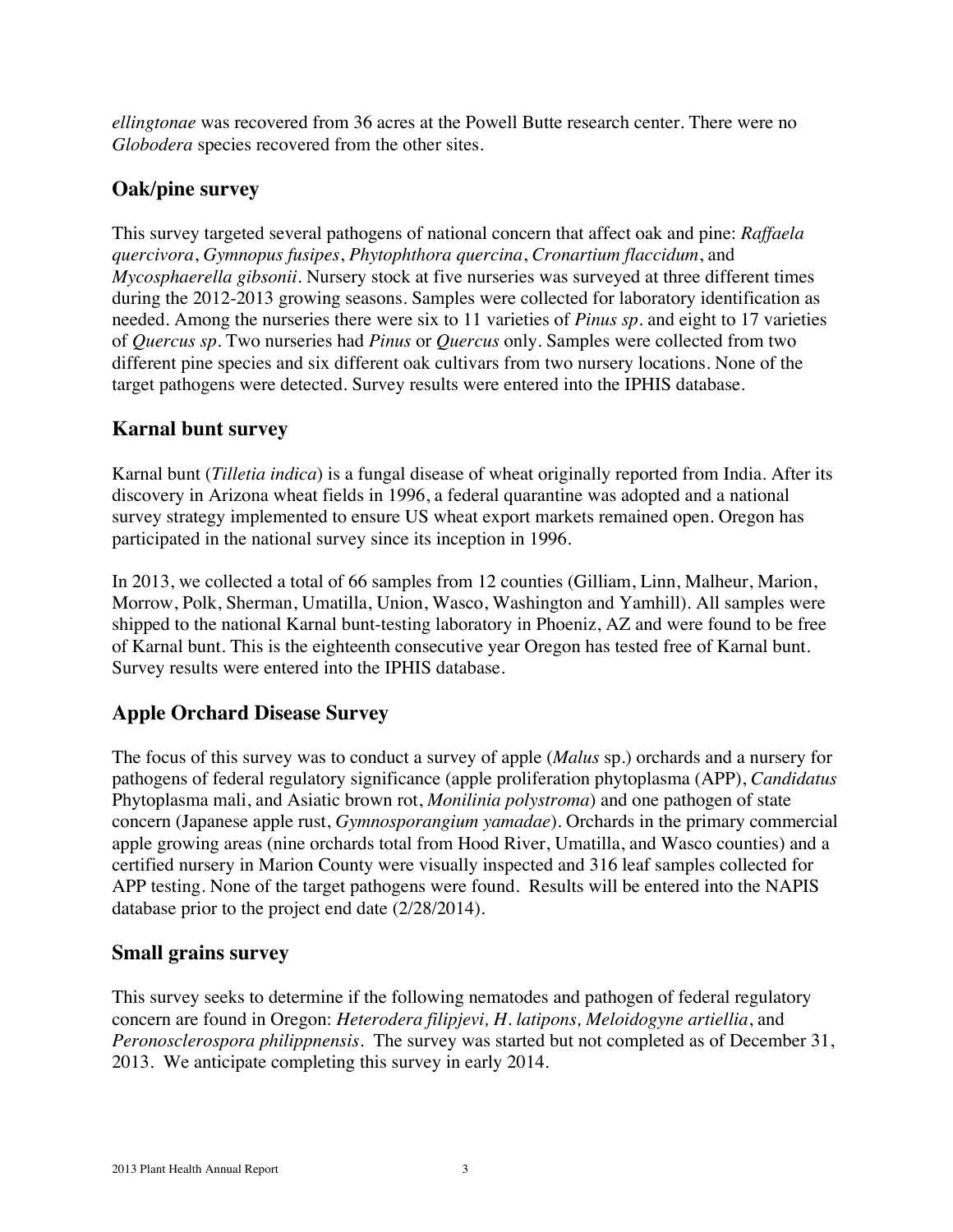# **Farm Bill Projects**

# **Grapevine commodity survey**

This survey focuses on three viruses of state concern that affect grapevines: Grape leafrollassociated viruses 1,3 (GLRaV), grapevine virus B/grapevine corky bark agent (GVB) and grapevine fanleaf virus (GFLV). Because environmental conditions affect the ability to detect different viruses within the grapevine, testing was divided between fall (GLRaV and GVB) and spring (GFLV). Fall testing was completed at 12 nurseries which sell certified grapevine nursery stock. A total of 221 composite samples were tested using ELISA and neither of the fall-tested viruses was detected. All certified cultivars sold by each nursery were free of GLRaV and GVB. GFLV testing of the same nurseries will be completed in spring 2014. Data will be entered into IPHIS upon completion of the spring testing.

### **Stone fruit nursery survey**

This survey focused on plum pox virus (PPV) testing of certified *Prunus* sp. nursery stock. Nurseries in Multnomah, Polk, Washington and Yamhill counties were surveyed (15 nurseries total). Leaf samples were collected and tested according the USDA APHIS work instructions for the detection of PPV. A total of 358 samples were tested. All results were negative and the data was entered into IPHIS.

### **Stone fruit orchard survey**

This survey focused on two pathogens of national concern that affect stone fruit trees: plum pox virus (PPV) and European stone fruit yellows phytoplasma (ESFY). The primary commercial stone fruit growing areas in the state were surveyed by following a standardized protocol to determine the presence or absence of the pathogens within the orchards. Orchards were surveyed in Hood River, Jackson, Polk, Umatilla, Wasco, Washington and Yamhill counties (24 total orchards surveyed) in 2013. Leaf samples were collected and tested from each orchard. A total of 570 trees were tested. Neither of the target pathogens was detected. Survey results were entered into the IPHIS database.

#### **Efficacy of using systems approaches in nurseries pilot study**

The goal of this 3-year project was to evaluate the efficacy of three nursery certification programs, the audit-based US Nursery Certification Program (USNCP), Grower Assisted Inspection Program (GAIP) and the conventional shipping point inspection program (SPI), at mitigating pest risk within containerized nursery stock. The containerized plants grown within six volunteer nurseries (two USNCP, two GAIP, and two SPI) were randomly inspected for five target pests: Phytophthora root rot (PRR), Phytophthora foliar blight (PFB), bittercress, snails/slugs, and root weevils. Samples from irrigation water, potting media, used pots, and soil substrate were also tested for the presence of *Phytophthora* as prior research identified these as critical control points (CCP) where *Phytophthora* could be introduced into the nurseries. Testing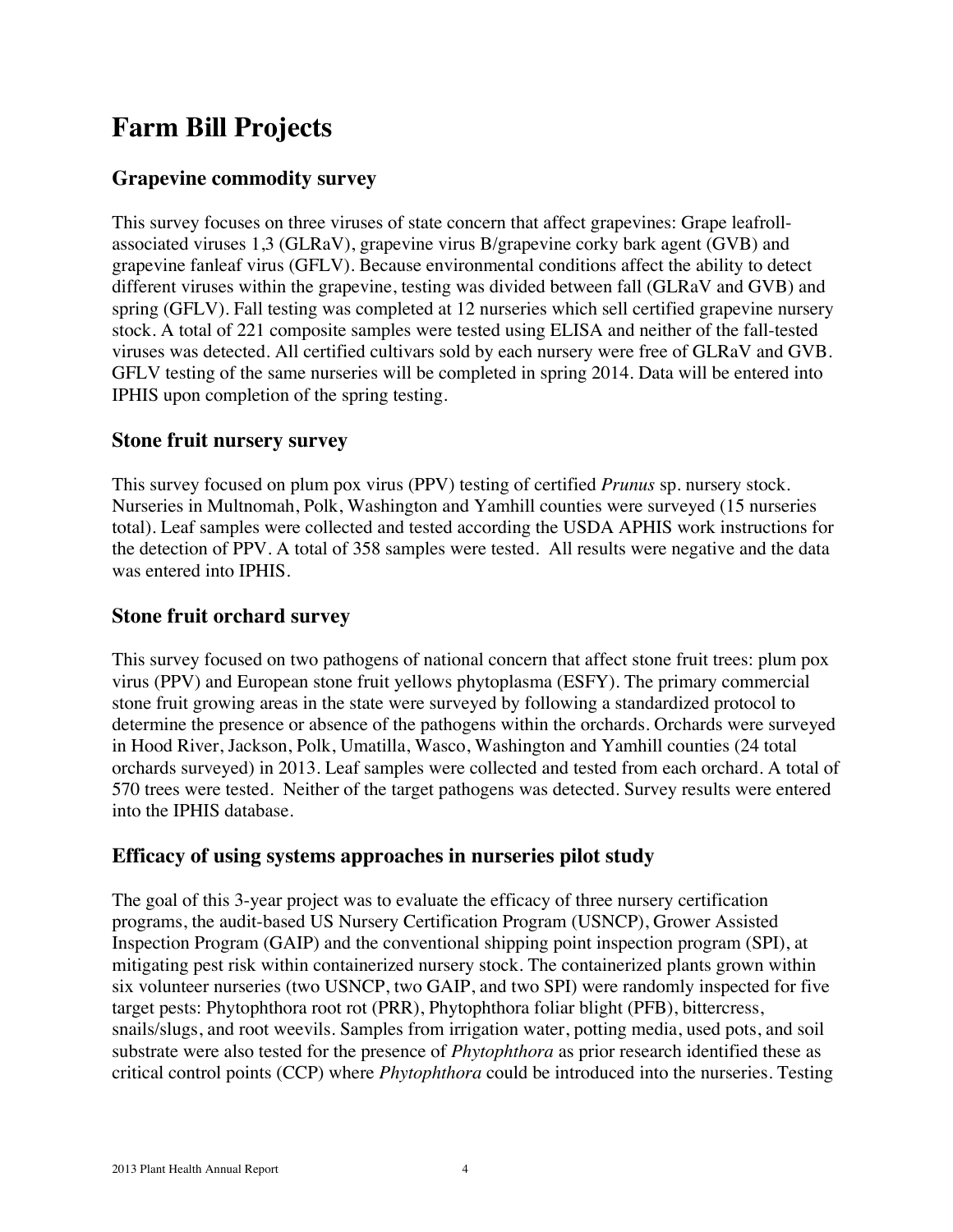of these CCP samples was done using the USDA APHIS approved water- and soil-baiting techniques to determine the presence/absence of *Phytophthora*.

To determine pest incidence for the five target pests, the following strategy was used. Depending upon the nursery's size, a specific number of transects were walked within the nursery's container yard. Locations for transects were randomly selected. Three 1-meter survey plots were located equidistant along each transect. Within each survey plot, the presence/absence of bittercress, snails/slugs, and root weevils was determined by visual examination. To determine the presence/absence of PRR and PFB, foliar and root samples were collected from one symptomatic plant located within each survey plot. Foliar samples were tested with a commercial DAS-ELISA kit, while root samples were tested with the DAS-ELISA kit and *Phytophthora* identification verified with the 5.8S internal control primers of the USDA-approved Elicitin qPCR protocol.

Data from four survey periods (Fall 2011, Spring 2012, Fall 2012, and Spring 2013) are presented here. Pest incidence for each of the five target pests was calculated by dividing the number of survey plots in which a pest was detected by the total number of survey plots inspected at the nursery during that survey period. For *Phytophthora* incidence at CCP, the incidence was determined by calculating the number of positive samples.

Looking at samples collected from the four CCP (irrigation water, used pots, potting media, and native soil substrate), there was no significant difference in *Phytophthora* incidence at these hazards between the USNCP, GAIP, and SPI certification programs (Figure 1). This indicated the potential risk for *Phytophthora* contamination from these four hazards was approximately equal for all six nurseries, regardless of certification program. When test results were combined with no regard to certification program, significantly more *Phytophthora* was detected in samples from irrigation water and soil substrate (Figure 2). This is consistent with previous reports indicating the importance of these two known hazards as reservoirs for *Phytophthora* inoculum.

|                               | Percentage of survey plots found infested |             |                  |             |         |  |  |
|-------------------------------|-------------------------------------------|-------------|------------------|-------------|---------|--|--|
| Nursery certification program | <b>Fall 2011</b>                          | Spring 2012 | <b>Fall 2012</b> | Spring 2013 | Mean    |  |  |
| <b>GAIP</b>                   | 57.76                                     | 39.84       | 57.72            | 62.60       | 54.58a  |  |  |
| <b>USNCP</b>                  | 74.87                                     | 47.98       | 75.76            | 71.21       | 67.46b  |  |  |
| <b>SPI</b>                    | 52.56                                     | 51.28       | 63.64            | 65.38       | 58.22ab |  |  |
| Mean                          | 61.73b                                    | 46.37a      | 65.71b           | 66.40b      |         |  |  |

Table 1. The percentage of survey plots identified as infested with one or more target pests over the four survey periods in this study are shown for nurseries participating in the GAIP, USNCP, and SPI program; statistically significant differences ( $p \le 0.05$ ) between means are indicated by different letters.

Based on the total number of survey plots found infested with one or more target pests, the GAIP nurseries had significantly fewer infested plots than the USNCP nurseries, whereas the total number of infested plots found in the SPI nurseries was not significantly different from either the GAIP or the USNCP nurseries (Table 1). However, when looking at the average pest incidence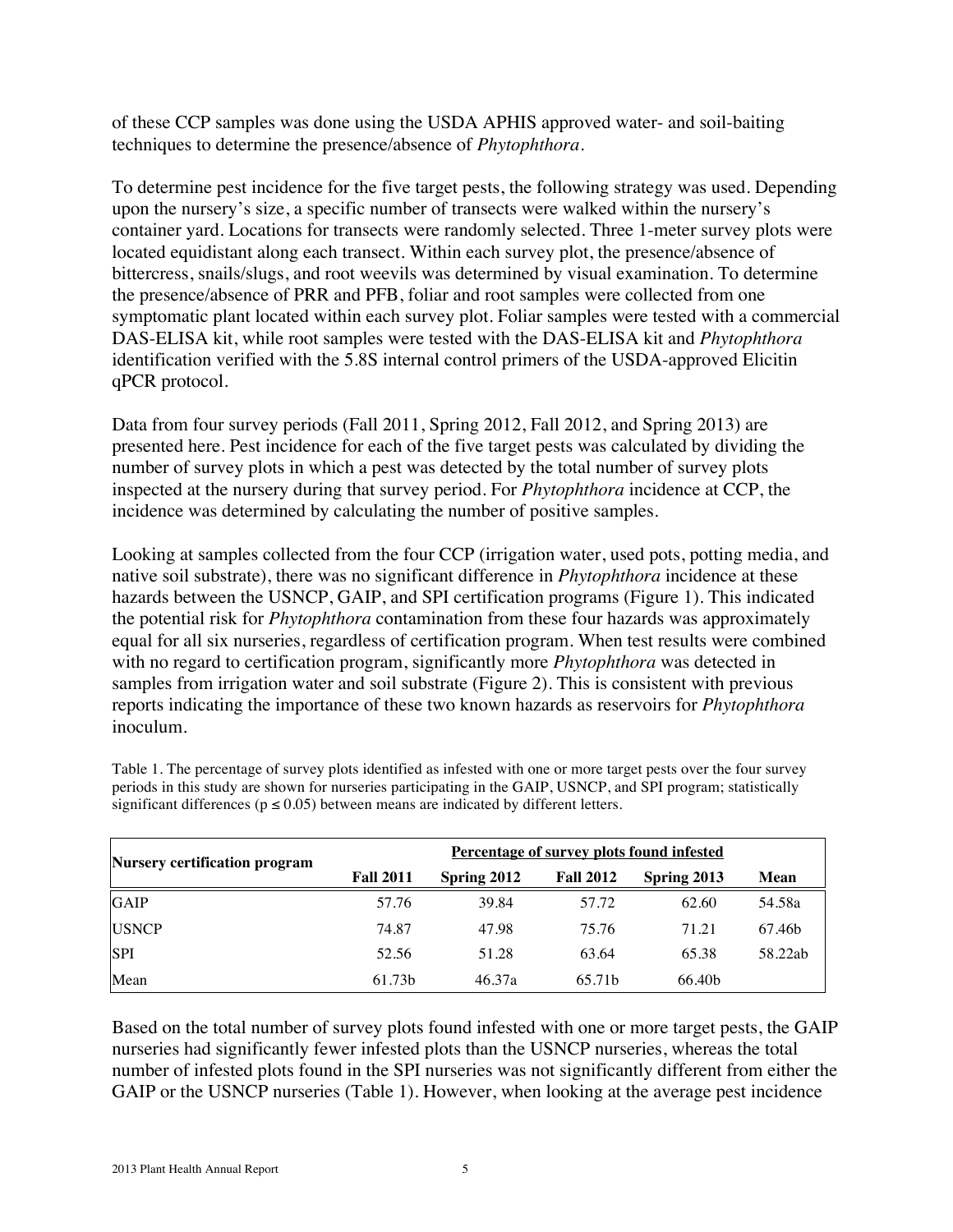

for each pest individually, significantly more PRR was detected in the SPI nurseries, significantly more snails/slugs in the USNCP nurseries, and significantly more bittercress in the GAIP nurseries (Table 2).

Figure 1. Average *Phytophthora* incidence at four known potential hazards for *Phytophthora* introduction in nurseries participating in the Grower Assisted Inspection Program (GAIP), US Nursery Certification Program (USNCP), and shipping point inspection (SPI) program.



Figure 2. Average *Phytophthora* incidence at four known potential hazards for *Phytophthora* introduction into nurseries.

In this project, we compared the effectiveness of two audit-based systems approaches to pest risk mitigation in nursery stock to the current regulatory standard. When looking at overall pest incidence without regard to the specific pest(s) found, the audit-based GAIP provided the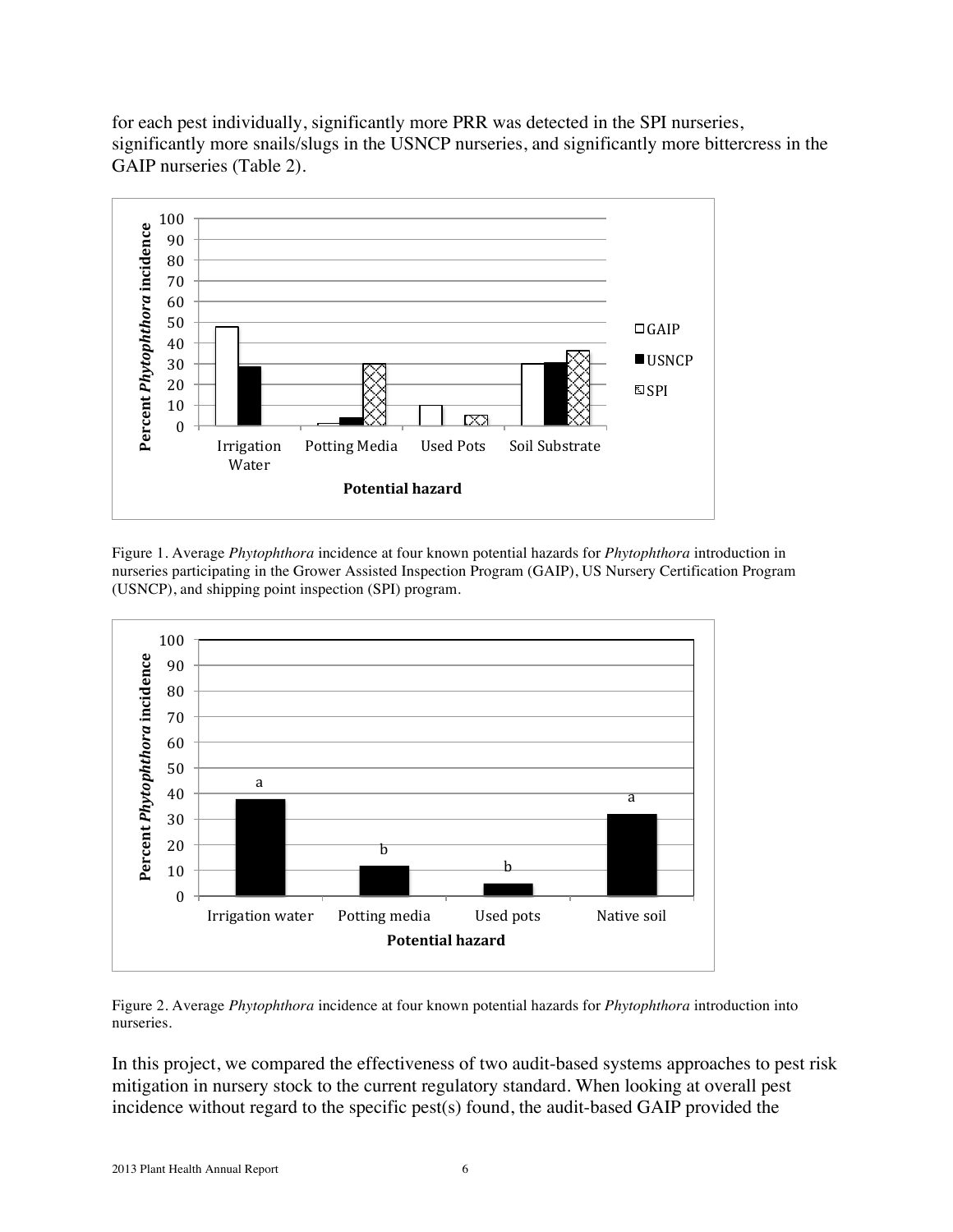greatest pest risk mitigation for nurseries growing plants in containers. However, none of the certification programs included in this study was consistently the most effective against all five of the pests surveyed for. This indicates that additional work must be done to identify the potential hazards for pest introduction and the appropriate best management practices to reduce the risk at those hazards. Since this project focused only on nursery stock grown in containers, similar research should be conducted in nurseries that grow field stock.

Table 2. The average pest incidence for five common pests in nurseries participating in the GAIP, USNCP, and SPI program; statistically significant differences ( $p \le 0.05$ ) between means are indicated by different letters.

|                              | Mean percent incidence                                    |      |                    |                    |                                  |  |  |
|------------------------------|-----------------------------------------------------------|------|--------------------|--------------------|----------------------------------|--|--|
| Nursery certification scheme | Phytophthora<br>Phytophthora<br>foliar blight<br>root rot |      | <b>Bittercress</b> |                    | <b>Snails/slugs Root weevils</b> |  |  |
| <b>GAIP</b>                  | 17.39a                                                    | 4.14 | 20.70b             | 29.39b             | 7.05                             |  |  |
| <b>USNCP</b>                 | 18.48a                                                    | 6.94 | 8.50a              | 49.22a             | 6.60                             |  |  |
| <b>SPI</b>                   | 31.25b                                                    | 3.45 | 7.10a              | 33.90 <sub>b</sub> | 12.28                            |  |  |

A manuscript presenting this and other data collected over the course of the project was submitted to and accepted for publication by the Journal of Environmental Horticulture on November 7, 2013. It will be published in the journal in 2014.

In addition to the comparison study, an education and outreach effort made with the help of the Oregon State University (OSU) Extension Service provided training to nursery personnel on how to use the systems approach to develop practices to prevent and detect plant problems. Dr. Luisa Santamaria led this effort for OSU. Six workshops were held, with each workshop held on-site at a commercial production nursery. A total of 108 nursery workers participated in the training. At the request of the nurseries, the workshops were conducted in Spanish and English. The trainings were a combination of lecture and hands-on activities to reinforce lecture information. Key accomplishments included training workers on potential sources of pathogen contamination, on the importance of water management for pathogen mitigation, and how to develop a flow chart identifying a nursery's CCP for pathogen introduction and practices used to mitigate risk at those CCP. The response to the workshop trainings was overwhelmingly positive. Based on course evaluations (scale 1 to 5, with  $1 =$  low and  $5 =$  high), attendees stated that their understanding of causes of plant diseases, the importance of sanitation practices, the systems approach, critical control points, and preventing diseases from becoming introduced into plants improved from a score of 2.5 to 4.2 over the course of the workshop.

#### **Boxwood blight nursery cleanliness program**

In the fall of 2012, the Plant Health Program, in cooperation with the Nursery & Christmas Tree Inspection Program, was awarded funds through the Specialty Crop Block Grant program to develop an audit-based nursery cleanliness program for the new disease, boxwood blight (caused by *Cylindrocladium pseudonaviculatum*). This disease was first reported on the East Coast of the United States in late 2010 and has since spread to nine states and three Canadian provinces. The pathogen spreads very quickly, completing its life cycle within a week if environmental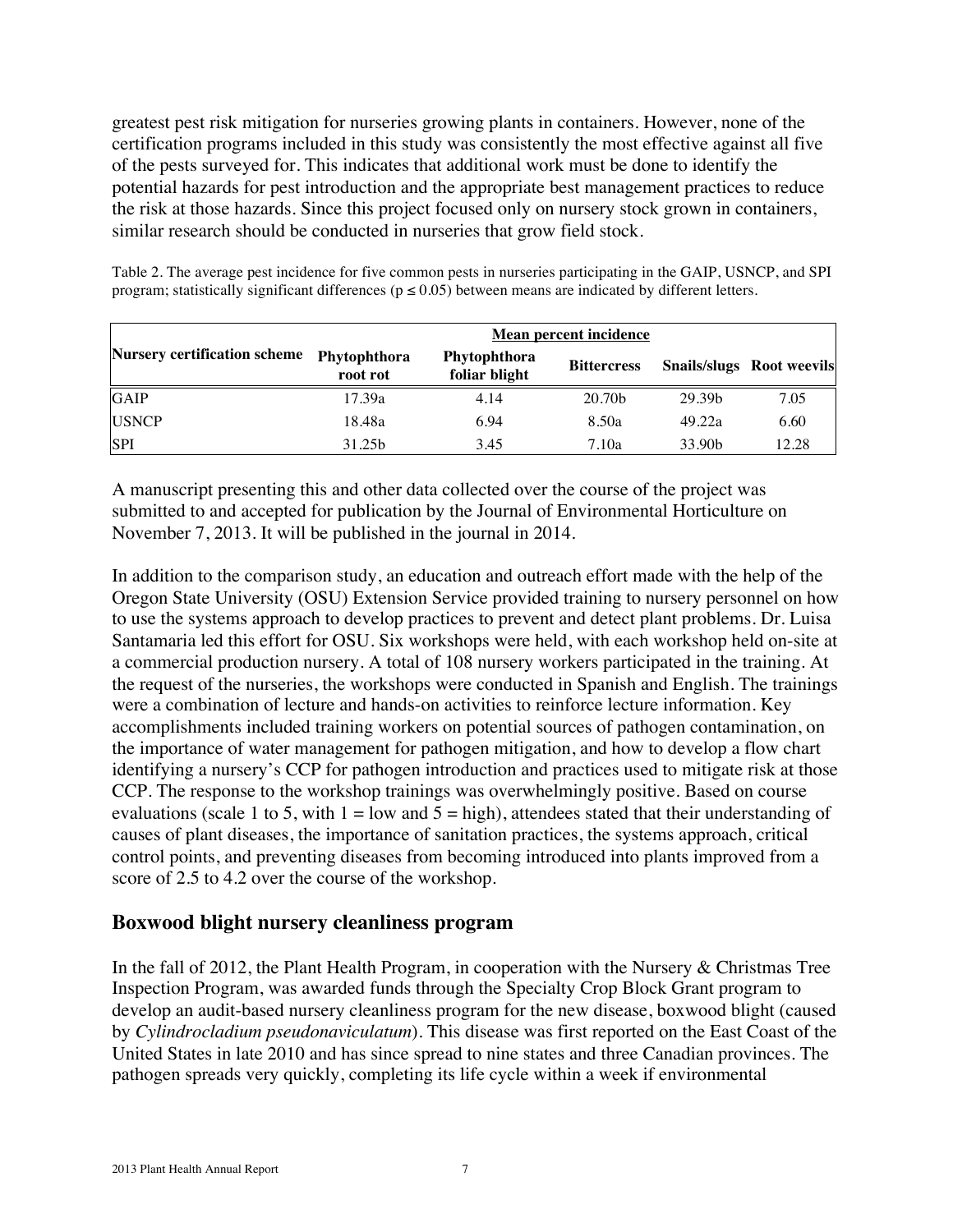conditions are favorable. It can also kill highly susceptible cultivars of *Buxus*, *Sarcococca*, and *Pachysandra terminalis*.

Our goal was to establish a nursery cleanliness program for boxwood blight that would be accepted nationally and internationally, with a benchmark of establishing a program that helped nurseries meet customer demand for *Buxus* and *Sarcococca* nursery stock free of the disease. Our performance measures for the project focused on three areas: education and outreach, acceptance of the program by Oregon customers, and adherence to the program requirements by the nurseries.

The ODA subcontracted with Oregon State University Extension to provide the educational workshops. In all, three workshops (one in Spanish) were held, with a total of 77 participants. On a 5-point rating scale, audiences found the workshops useful (4.2-4.7 average rating), of good quality (4.2-4.9 average rating), and informative (4.0-4.2 rating). The comprehension of the material improved from a low (2.2) initial awareness about the disease to a high/moderate awareness (4.0). This was slightly below our target for comprehension (a score of 4.25).

The 21 nurseries that participated in the program were surveyed towards the end of the initial project year to determine if the program met its target of 95% acceptance by receiving states/customers. Fourteen participating nurseries returned their surveys by the August 31 deadline. Nine nurseries had participated in the program for >6-months, four for 3- to 6-mo, and one for <3-mo. Four nurseries had sent <25 shipments of boxwood, three had sent 26-50 shipments, three had sent 51-100 shipments, and four had sent >100 shipments. None of the nurseries reported any rejections of their shipments for boxwood blight, indicating 100% acceptance by the receiving states.

All 21 nurseries were also audited for compliance with the mandatory requirements of the cleanliness program. Results from the nursery audits were collated and overall compliance with the program requirements determined. The target for this performance measure was an average of 95% compliance. Overall, the average nursery compliance was 94.2%, below our target. Looking at subsets of the program requirements, nursery inspectors found 100% compliance with the program's general requirements. For the requirements for handling of host plant buyins, the inspectors found 92.5% compliance, with the most common non-compliance issue being a lack of required inspection records. For handling of host nursery plants on hand, the inspectors found 93.7% compliance, with the most common non-compliance issue being a lack of training of nursery personnel on disease recognition and program requirements. For nursery sanitation, the inspectors found 89.3% compliance, with the most common non-compliance issues involving a lack of regular sanitation in nursery blocks and poor watering practices. For responses to detections of boxwood blight, the inspectors found 99.4% compliance, with the sole noncompliance issue being a nursery failing to report a positive detection to ODA in a timely manner. Based on these results, further emphasis will be placed on helping the nurseries understand the requirements for host plant buy-ins, for handling nursery stock on hand, and for sanitation.

One major lesson learned was that the best management practices included in the compliance agreement are geared primarily for container-grown plants; they are less effective for field-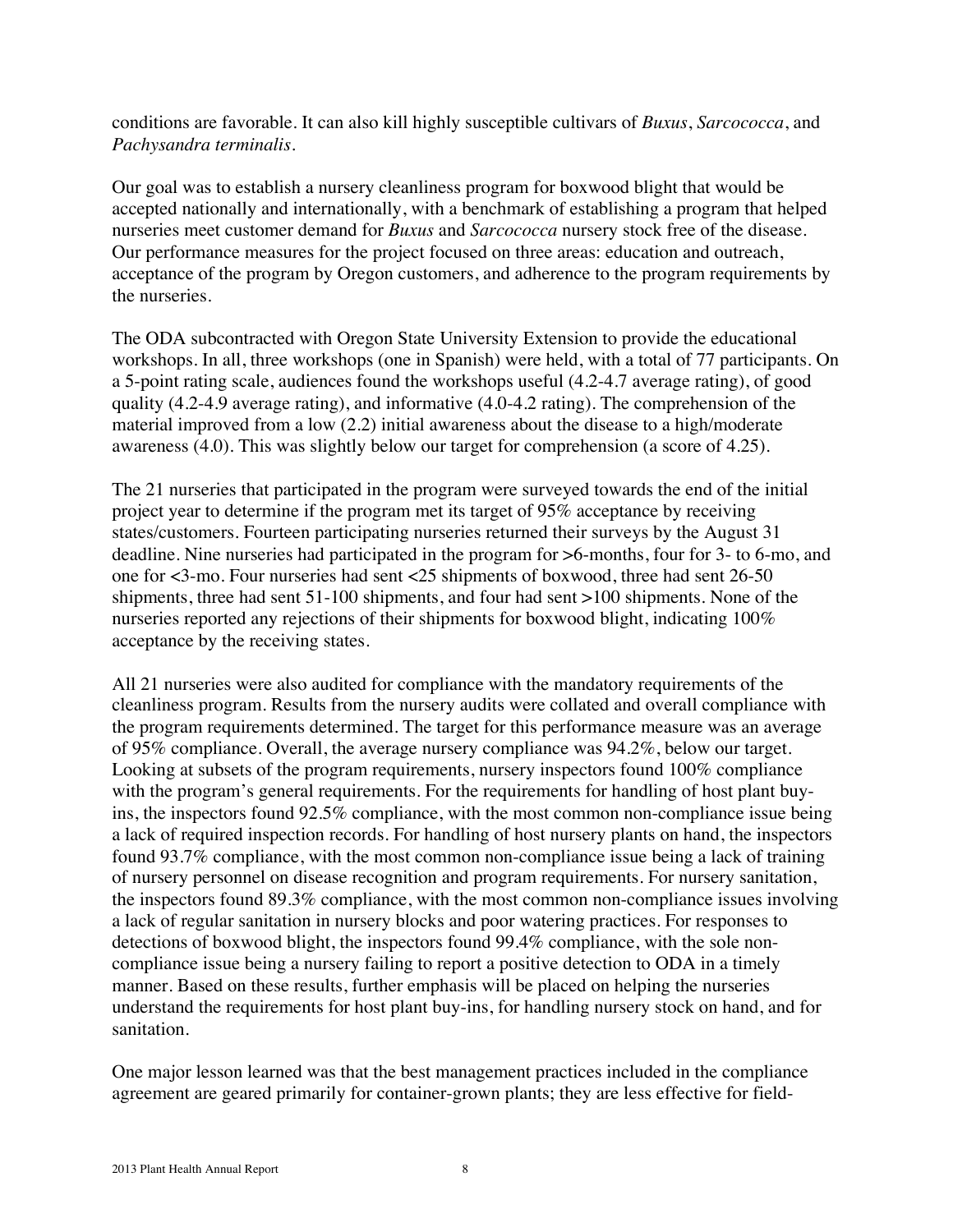grown plants. One primary concern for participating nurseries was the mitigation of boxwood blight inoculum from field soil. We requested and were granted an extension to address this concern.

### **Harmonized national standard for strawberry nursery stock certification project**

In September of 2013, funding was received to develop a harmonized state level model regulatory standard for the certification of strawberry nursery stock as virus-tested. This project is being done in collaboration with the National Clean Plant Network (NCPN, see below). Similar efforts have been completed or are underway for virus-tested ornamental and fruit tree nursery stock, blueberry nursery stock, grapevine nursery stock, and other commodity groups operating under the auspices of the NCPN.

Several minor objectives were completed for this project by December 31, including hiring a student worker dedicated to the project, identifying relevant state and international (Regional Standards for Phytosanitary Measures) standards for strawberry or nursery stock certification, identifying published scientific research that could impact the draft national standard, and identifying an initial list of potential stakeholders that may be interested in helping develop the standard.

In 2014, we anticipate holding a regulatory workshop with interested stakeholders from academia, the nursery industry, the strawberry grower industry, state and federal regulators, and subject matter experts. The goal of the workshop will be to develop a formal draft of the state level model regulatory standard for the certification of strawberry nursery stock for public comment.

# **Treating soil with steam for** *Phytophthora ramorum* **project**

In 2013, the program entered into a joint project with Washington State University (WSU) to test steam as a treatment for *P. ramorum* infestations in native soil in nurseries. This project represents a technology transfer from the National Ornamentals Research Site - Dominican University of California (NORS-DUC). Previous research done at NORS-DUC indicated steamtreating soil to a temperature of 50 degrees Celsius for 30-minutes was adequate to eliminate *P*. *ramorum* infestations. However, the soil types in Washington and Oregon differ from those found in California. The objective of this project is to determine if such a steam treatment also works on our native soils and to establish parameters to enable the use of steam treatment on any soil type.

Funding for this project was awarded on August 1. As of December 31, the objectives completed for this project included purchasing a Sioux SF-11 Steam-Flo Generator, soil temperature and moisture sensors, temperature monitors, data loggers and related software. Two nurseries with *P. ramorum* infestations in their native soil have been identified. We are awaiting appropriate weather conditions to attempt the treatments. We anticipate the nurseries' soil will be treated by the spring of 2014.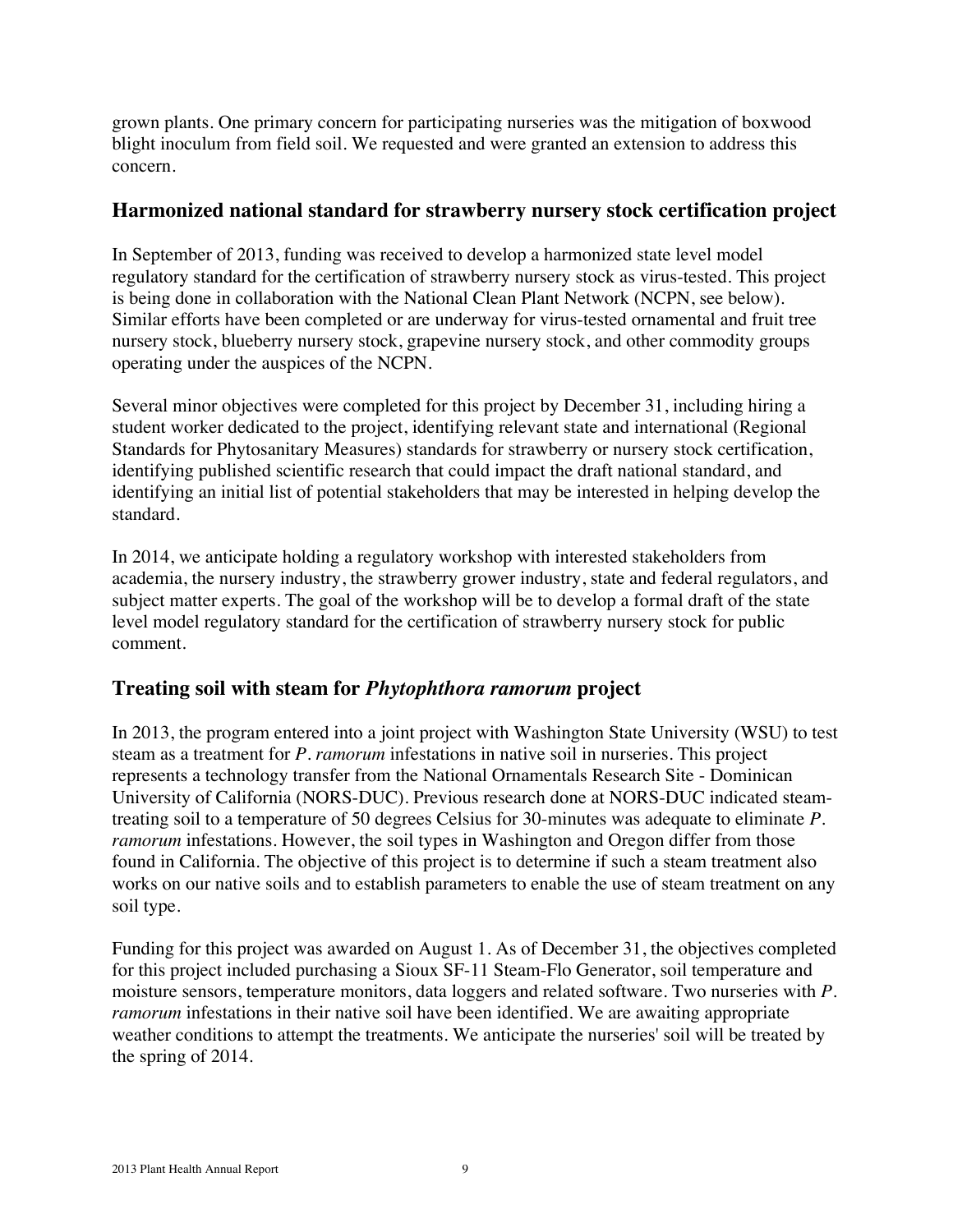# **Field Inspection and Certification Programs**

# **Allium White Rot Inspection**

In 2013, ODA staff inspected a total of 54 garlic (*Allium sativum*) fields (1,586 acres) in seven counties for the presence of white rot caused by *Sclerotium cepivorum*. The program offers a 100% visual inspection designed to find single strikes or plants infected with white rot in the field. Allium white rot was found in eight fields in 2013, with most infested fields found in Central Oregon (Crook and Jefferson counties) (Table 3).

| County    | Fields inspected $(\#)$ | <b>Acres</b> inspected | Infested fields (#) |  |
|-----------|-------------------------|------------------------|---------------------|--|
|           |                         |                        |                     |  |
| Crook     |                         | 180                    |                     |  |
| Jefferson | 26                      | 709                    | 6                   |  |
| Klamath   | 11                      | 135                    | 0                   |  |
| Marion    | 4                       | 255                    |                     |  |
| Morrow    | 8                       | 143                    | 0                   |  |
| Polk      |                         | 78                     | 0                   |  |
| Sherman   |                         | 86                     | $\theta$            |  |

Table 3. Allium white rot inspection results for 2013.

# **Mint Verticillium Wilt Inspection**

The ODA offers a mint (Mentha spp.) rootstock field inspection service to detect Verticillium wilt (*Verticillium dahliae*) in established control areas. Under the provisions of the control area order, any fields confirmed as infected with *V. dahliae* cannot be used as a rootstock source. In 2013, the ODA staff inspected one field (53 acres) in Klamath County with no Verticillium wilt found.

# **Potato Late Blight Inspection**

In 2013, the ODA staff conducted field surveys for late blight of potato (*Solanum tuberosum*) for the export of fresh potatoes to Taiwan. A total of 163 fields (11,058 acres) from four counties were inspected for *Phytophthora infestans*, the causal agent of late blight (Table 4). No potato late blight was found.

| County     | Fields inspected $(\#)$ | <b>Acres inspected</b> | <b>Results</b>          |
|------------|-------------------------|------------------------|-------------------------|
| Klamath    | 11                      | 6733                   | No late blight detected |
| Morrow     | 10                      | 574                    | No late blight detected |
| Umatilla   | 39                      | 3605                   | No late blight detected |
| Washington |                         | 146                    | No late blight detected |

Table 4. Potato late blight inspection results for 2013.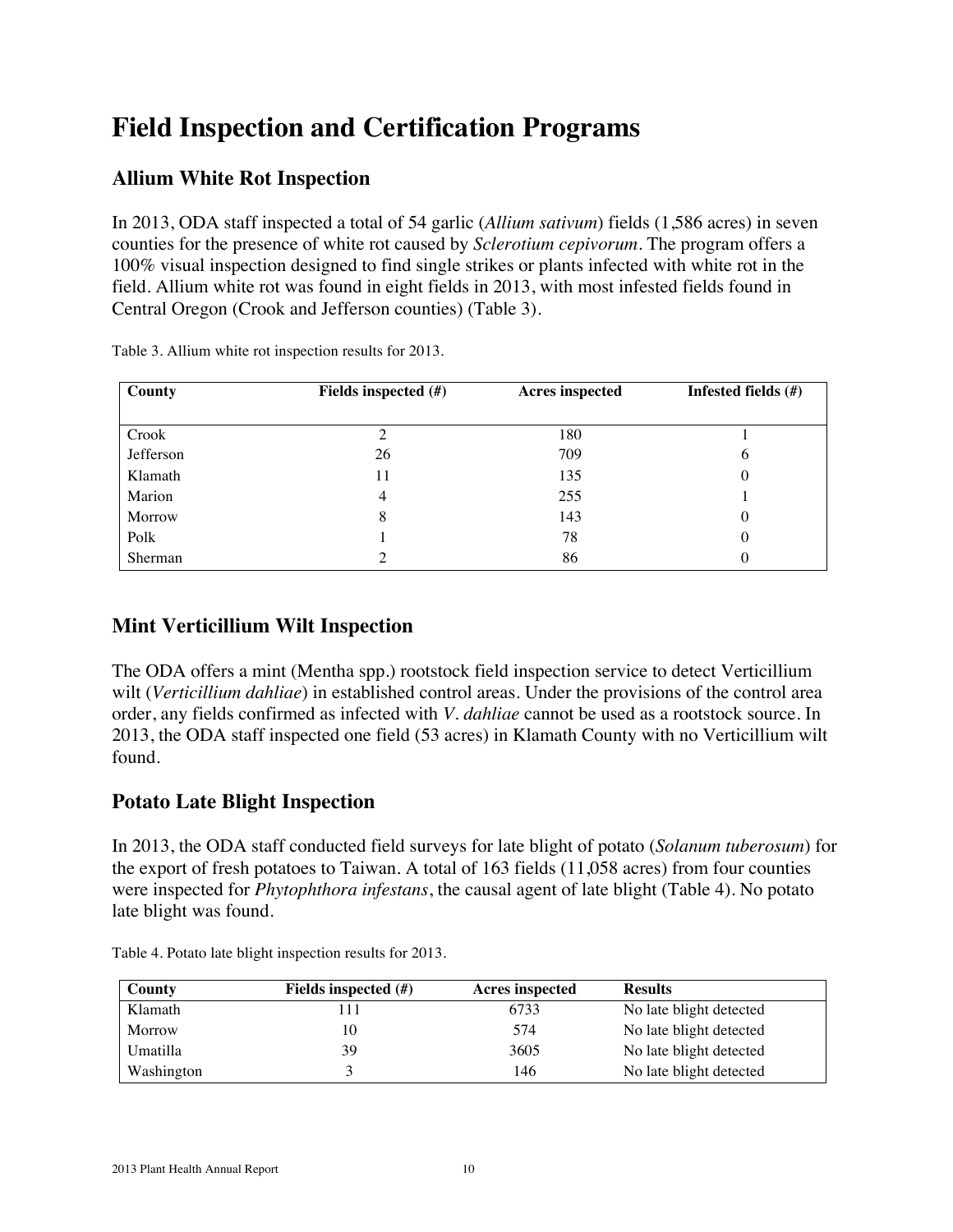#### **Seed Crop Field Inspections**

In 2013, the ODA staff inspected 1,055 seed crop fields (21,630 acres) for the presence of seedborne or seed-associated pests of concern (Figure 3). Inspectors surveyed for the presence of more than 100 different pathogens and other pests associated with 35 different host crops in 20 counties. Around 18% (190 fields) of the inspected fields were found with at least one pest of concern. The five most commonly observed diseases were onion scape blight (*Botrytis* sp.), pea downy mildew (*Peronospora viciae*), carrot bacterial leaf blight (*Xanthomonas hortorum* pv. *carotae*), cabbage Sclerotinia stem rot (*Sclerotinia sclerotiorum*), and corn common smut (*Ustilago maydis*). Their disease incidences were 50%, 44%, 26%, 19%, and 11%, respectively (Table 5).



Figure 3. Number of fields (A) and acres (B) inspected in three regions of Oregon for the Seed Field Inspection Program (2005-2013). Number of fields  $(A)$  and acres  $(B)$  inspected in three regi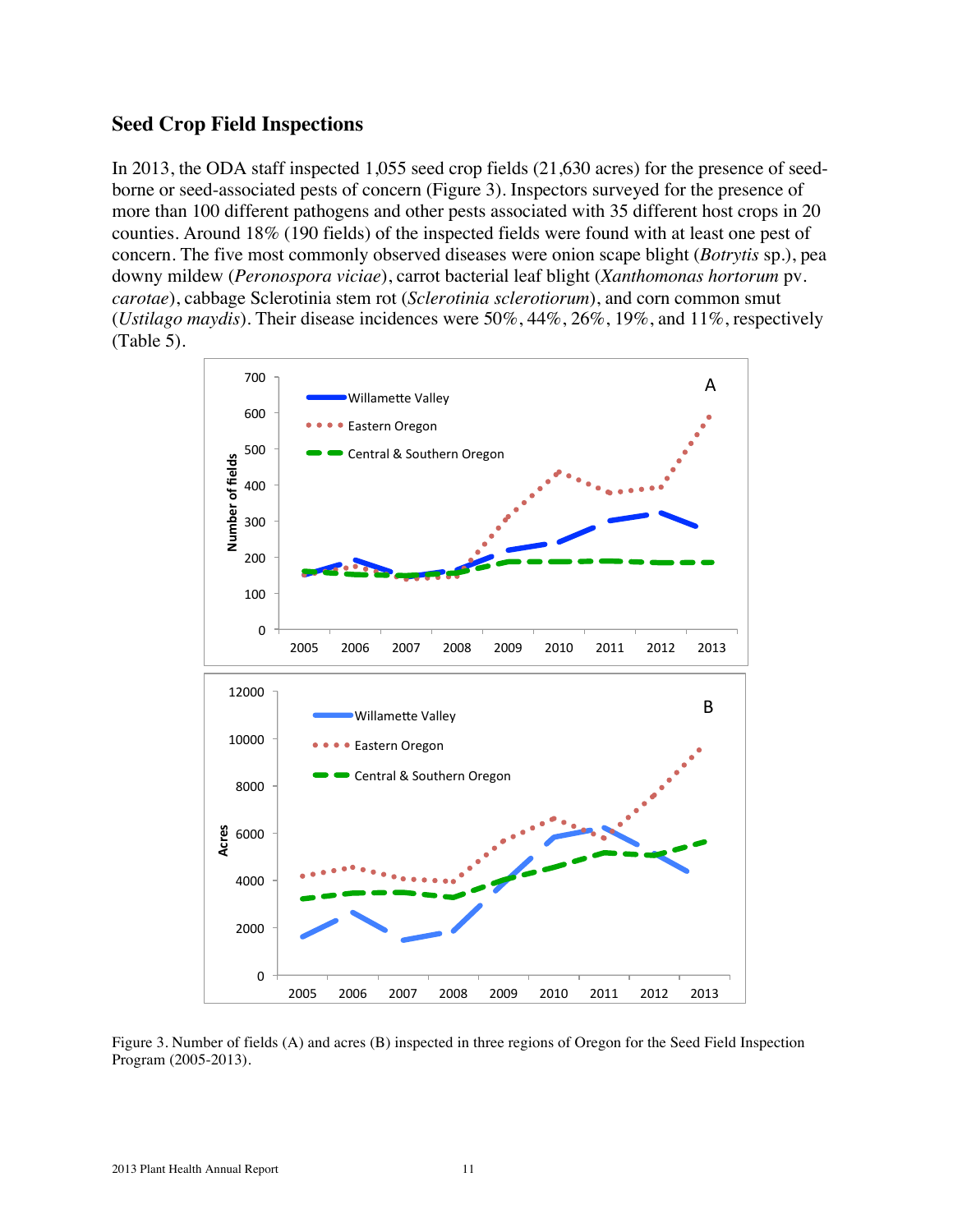| Crop                                                 | County       | # Fields<br>inspected    | Acreage<br>inspected | Pests of concern detected (No. of<br>fields)                           |
|------------------------------------------------------|--------------|--------------------------|----------------------|------------------------------------------------------------------------|
|                                                      | Gilliam      | 3                        | 300                  | Cirsium arvense (3)                                                    |
|                                                      | Malheur      | 32                       | 90                   | Alfalfa mosaic virus (7), Ditylenchus<br>dipsaci (7), Cuscuta spp. (5) |
| Alfalfa (Medicago sativa)                            | Umatilla     | 1                        | 47                   |                                                                        |
|                                                      | Union        | 5                        | 154                  | Aphelenchoides spp. $(2)$ , C. arvense $(2)$                           |
|                                                      | Crook        | 1                        | 87                   |                                                                        |
| Allium - Garlic                                      | Jefferson    | 16                       | 469                  |                                                                        |
| (Allium sativum)                                     | Klamath      | 1                        | 30                   |                                                                        |
|                                                      | Marion       | 2                        | 95                   |                                                                        |
|                                                      | Jefferson    | 6                        | 66                   | <i>Botrytis</i> sp. (6)                                                |
|                                                      | Lane         | 1                        | 7                    |                                                                        |
| Allium - Onion                                       | Linn         | 5                        | 67                   | <i>Botrytis</i> sp. (2)                                                |
| (Allium cepa)                                        | Malheur      | 6                        | 67                   |                                                                        |
|                                                      | Marion       | 26                       | 152                  | Botrytis sp. (14), Peronospora<br>destructor(1)                        |
|                                                      | Polk         | 1                        | 20                   | Botrytis sp. (6)                                                       |
|                                                      | Sherman      | $\mathbf{1}$             | 15                   |                                                                        |
| Allium - Shallot<br>(Allium cepa var.<br>aggregatum) | Malheur      | 6                        | 161                  |                                                                        |
| Bean (Phaseolus vulgaris)                            | <b>Baker</b> | 1                        | 1                    | Xanthomonas axonopodis pv. phaseoli<br>(1)                             |
|                                                      | Linn         | 1                        | 1                    |                                                                        |
|                                                      | Malheur      | 24                       | 496                  | Cirsium arvense (1)                                                    |
|                                                      | Umatilla     | 4                        | 91                   |                                                                        |
| Azuki bean (Vigna angularis)                         | Malheur      | 3                        | 131                  |                                                                        |
| Beta - Swiss chard<br>(Beta vulgaris)                | Marion       | 3                        | 28                   |                                                                        |
| Bigtrefoil (Lotus uliginosus)                        | Linn         | $\mathbf{1}$             | 8                    |                                                                        |
| Carrot (Daucus carota)                               | Crook        | 8                        | 178                  | Xanthomonas hortorum pv. carotae (2)                                   |
|                                                      | Deschutes    | 6                        | 85                   | X. hortorum pv. carotae (3)                                            |
|                                                      | Jefferson    | 145                      | 4610                 | Alternaria radicina (11), X. hortorum<br>pv. carotae (39)              |
|                                                      | Malheur      | 10                       | 41                   | Cuscuta spp. (1)                                                       |
|                                                      | Marion       | $\overline{c}$           | $\overline{4}$       |                                                                        |
|                                                      | Benton       | $\mathbf{1}$             | 70                   |                                                                        |
|                                                      | Linn         | 3                        | 268                  | Cirsium arvense (1)                                                    |
| Clover (Trifolium sp.)                               | Marion       |                          | 55                   |                                                                        |
|                                                      | Multnomah    | 1                        | 35                   |                                                                        |
|                                                      | Umatilla     | 1                        | 5                    |                                                                        |
|                                                      | Washington   | $\overline{\mathcal{L}}$ | 125                  |                                                                        |
| Coriander                                            | Linn         | 3                        | 85                   |                                                                        |
| (Coriandrum sativum)                                 | Malheur      | 1                        | 12                   |                                                                        |
|                                                      | Malheur      | 47                       | 655                  | Ustilago maydis (2)                                                    |
| Corn (Zea mays)                                      | Morrow       | 17                       | 661                  | $U$ . maydis $(1)$                                                     |
|                                                      | Umatilla     | 358                      | 5,373                | U. maydis (42), Virus symptoms (3)                                     |

Table 5. Seed crop field inspection results by crop and county for 2013.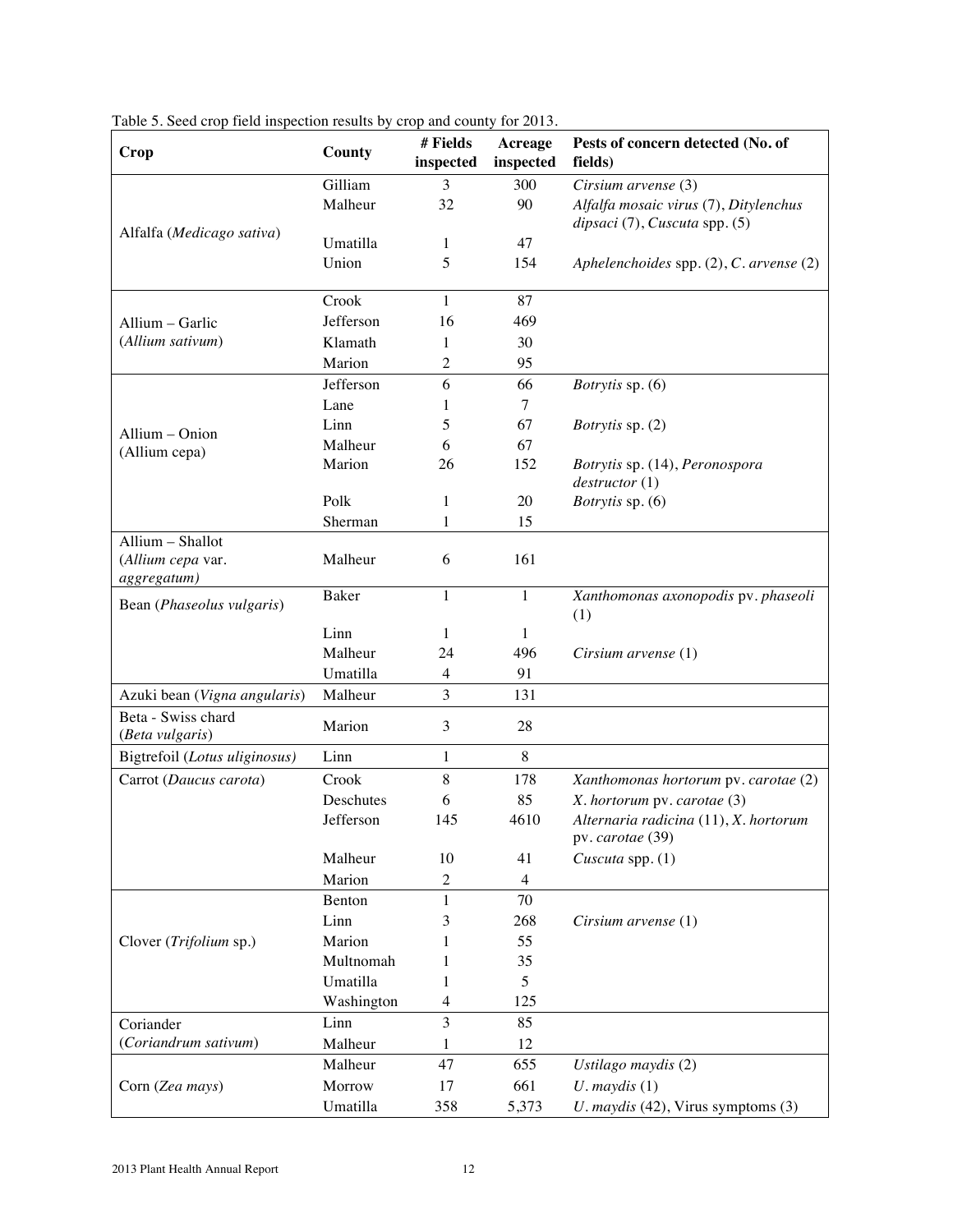| Brassica - Arugula                        | Lane       | 1              | 15             |                                                                         |
|-------------------------------------------|------------|----------------|----------------|-------------------------------------------------------------------------|
| (Brassica eruca)                          | Marion     | 2              | 20             |                                                                         |
|                                           | Benton     | 6              | 34             | Sclerotinia sclerotiorum (1)                                            |
|                                           | Clackamas  | 6              | 51             |                                                                         |
| Brassica – Cabbage<br>(Brassica oleracea) | Lane       | 8              | 38             | Alternaria brassicae (1)                                                |
|                                           | Linn       | 8              | 42             | A. brassicae (1), Mycosphaerella                                        |
|                                           |            |                |                | brassicicola (6), S. sclerotiorum (1)                                   |
|                                           | Marion     | 15             | 110            | M. brassicicola (1), Peronospora<br>parasitica (2), S. sclerotiorum (3) |
|                                           | Polk       | 1              | 3              |                                                                         |
|                                           | Washington | 2              | 8              |                                                                         |
|                                           | Yamhill    | 1              | 5              | S. sclerotiorum (1)                                                     |
| Brassica – Canola<br>(Brassica napus)     | Morrow     | $\overline{2}$ | 213            |                                                                         |
|                                           | Marion     | 3              | 75             | Alternaria brassicae (1),                                               |
| Brassica - Kale                           |            |                |                | Mycosphaerella brassicicola (1),                                        |
| (Brassica oleracea)                       |            |                |                | Sclerotinia sclerotiorum (1)                                            |
|                                           | Washington | 1              | 25             |                                                                         |
| Brassica - Komatsuna<br>(Brassica rapa)   | Marion     | $\overline{2}$ | 20             |                                                                         |
| Brassica - Mustard<br>(Brassica sp.)      | Malheur    | 1              | 12             |                                                                         |
| Brassica - Pak Choi                       |            |                |                |                                                                         |
| (Brassica rapa)                           | Marion     | 1              | $\overline{4}$ |                                                                         |
| Brassica - Turnip                         | Malheur    | 6              | 121            |                                                                         |
| (Brassica rapa)                           |            |                |                |                                                                         |
| Cucurbit - Cucumber                       | Clackamas  | 1              | 3              |                                                                         |
| (Cucumis sativus)                         | Linn       | 4              | 36             |                                                                         |
|                                           | Marion     | 8              | 62             |                                                                         |
| Curcurbit - Pumpkin<br>(Curcurbita sp.)   | Marion     | 1              | 3              | Zucchini yellow mosaic virus                                            |
| Curcurbit - Squash                        | Linn       | 2              | 18             |                                                                         |
| (Curcurbit sp.)                           | Marion     | 1              | 10             |                                                                         |
|                                           | Yamhill    | 1              | 10             |                                                                         |
| Dill (Anethum graveolens)                 | Malheur    | $\overline{4}$ | 37             |                                                                         |
|                                           | Marion     | 1              | 3              |                                                                         |
| Lettuce (Lactuca sativa)                  | Malheur    | 4              | 36             |                                                                         |
|                                           | Morrow     | 1              | 26             |                                                                         |
| Oat (Avena sativa)                        | Polk       | 3              | 26             |                                                                         |
|                                           | Washington | 1              | 15             |                                                                         |
| Parsley                                   | Lane       | $\overline{c}$ | 13             | Septoria petroselini (1)                                                |
| (Petroselinum crispum)                    | Linn       | 5              | 52             | S. petroselini (3)                                                      |
|                                           | Marion     | 5              | 37             | S. petroselini (1)                                                      |
|                                           | Clackmas   | 1              | 15             |                                                                         |
| Pea (Pisum sativum)                       | Lane       | 5              | 79             | Pea enation mosaic virus (1),<br>Peronospora viciae (3)                 |
|                                           | Linn       | 7              | 110            | Pea enation mosaic virus (1), P. viciae<br>(3)                          |
|                                           | Malheur    | 9              | 116            |                                                                         |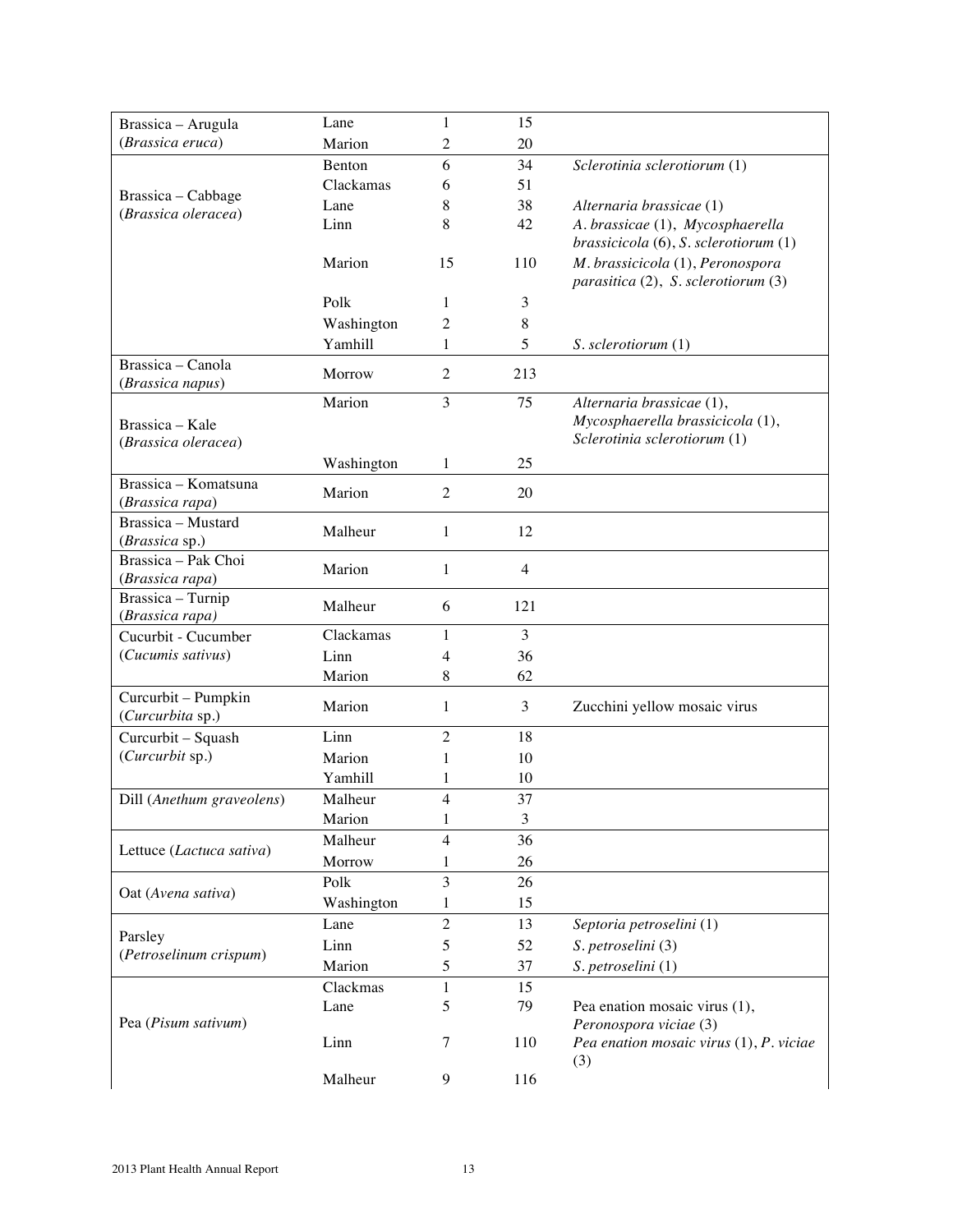|                                     | Marion        | 14             | 217            | Pea enation mosaic virus $(1)$ , P. viciae<br>(7), Multiple virus symptoms (1) |
|-------------------------------------|---------------|----------------|----------------|--------------------------------------------------------------------------------|
|                                     | Union         | 4              | 140            | $P.$ viciae $(1)$                                                              |
|                                     | Washington    | 1              | 50             |                                                                                |
|                                     | Yamhill       | 2              | 22             | P. viciae (2), Pea enation mosaic virus                                        |
| Pepper (Capsicum annuum)            | Marion        | 1              | 0.3            | (1)                                                                            |
|                                     | Benton        | 9              | 76             |                                                                                |
|                                     | Clackmas      | 11             | 160            |                                                                                |
|                                     | Lane          | 10             | 111            |                                                                                |
| Radish (Raphanus sativus)           | Linn          | 7              | 214            |                                                                                |
|                                     | Malheur       | 11             | 336            |                                                                                |
|                                     | Marion        | 23             | 527            |                                                                                |
|                                     | Yamhill       | $\tau$         | 180            |                                                                                |
| Rocket (Eruca sativa)               | Marion        | $\overline{2}$ | 20             |                                                                                |
| Rough bluegrass<br>(Poa trivialis)  | Jefferson     | $\overline{2}$ | 53             |                                                                                |
| Safflower<br>(Carthamus tinctorius) | Umatilla      | $\overline{4}$ | 193            |                                                                                |
|                                     | <b>Benton</b> | $\mathbf{1}$   | 15             |                                                                                |
|                                     | Clackmas      | 1              | 20             |                                                                                |
| Spinach (Spinacia oleracea)         | Marion        | 15             | 349            |                                                                                |
|                                     | Washington    | 1              | 37             |                                                                                |
|                                     | Yamhill       | 1              | $20\,$         |                                                                                |
|                                     | <b>Benton</b> | 1              | $\overline{5}$ |                                                                                |
| Sunflower (Helianthus               | Klamath       | 1              | 50             |                                                                                |
| <i>annuus</i> )                     | Morrow        | 3              | 282            |                                                                                |
|                                     | Umatila       | $\overline{c}$ | 190            |                                                                                |
|                                     | Union         | 29             | 1,990          |                                                                                |
| Total: 35 crops                     | 20 counties   | 1,055          | 21,630         | 18% (190) of the inspected fields<br>with at least one pest of concern         |

# **Laboratory Seed Testing**

# **Export seed**

In 2013, Plant Health staff conducted tests to detect specific seed-borne fungi, bacteria, nematodes, viruses, pests, weeds, and other miscellaneous problems. Seed were tested according to standard, officially accepted protocols for the target organism(s). A total of 11,657 tests were conducted on 7,973 seed lots from more than 15 different crops, mainly grasses and vegetables. Compared to 2012, this represents a 10% increase in the number of seed lots tested. About 5% of the lots tested positive for one or more organisms of regulatory concern (Table 7). The seed lots were tested at the request of Oregon seed exporters to meet the phytosanitary requirements of their international and interstate customers.

# **Endophyte testing**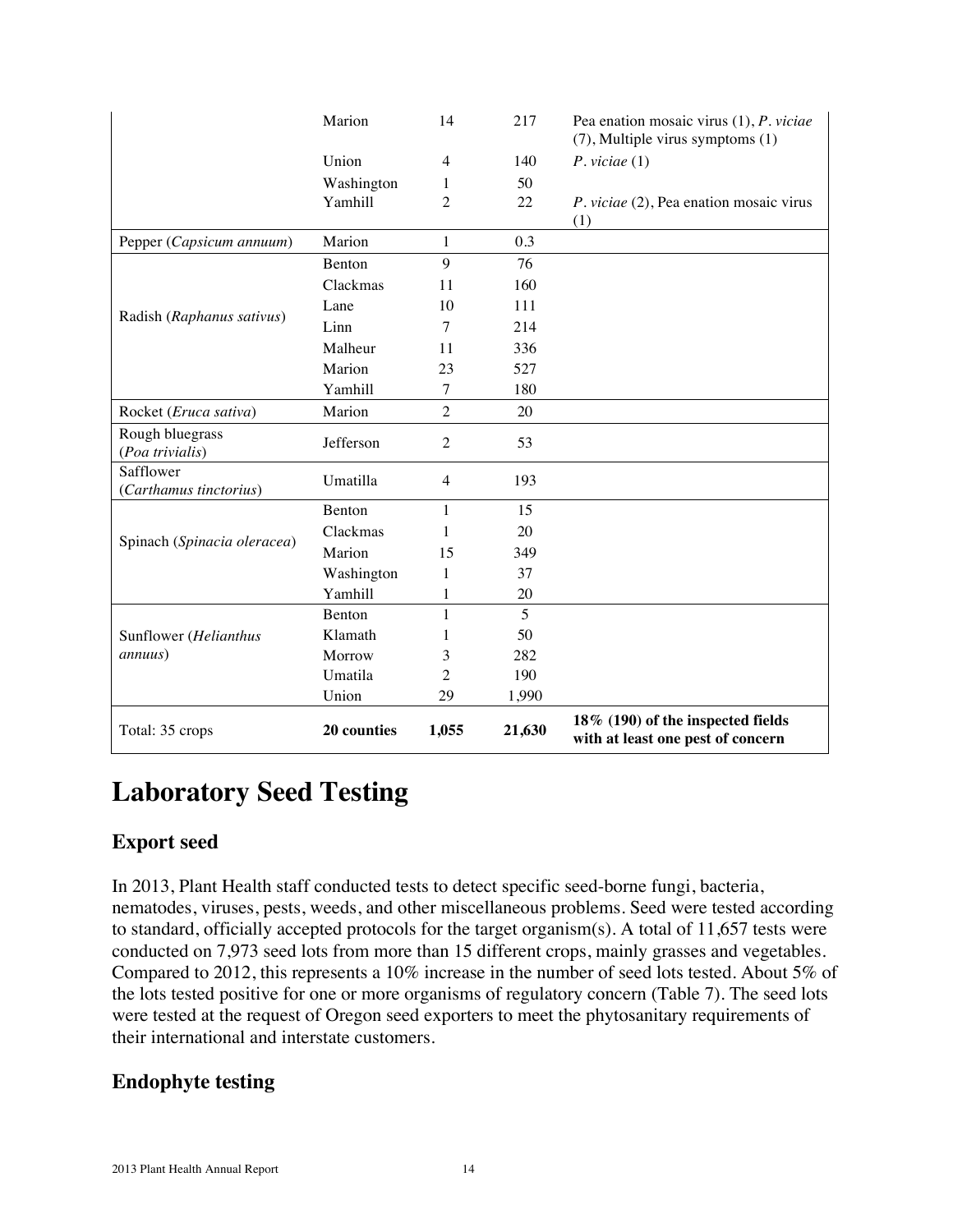In 2013, the Plant Health Laboratory received 97 seed lots of forage grass seed varieties to be tested for the presence of the endophyte fungus, *Epichloe* sp. Endophyte species grow in the grass tissue and produce alkaloids that can be toxic to livestock. To qualify for an endophyte tag, no more than 5% of the seeds in a lot can be infected with the fungus. Nine seed lots tested positive for *Epichloe* sp. and were ineligible to receive the endophyte tag.

| <b>Pathogen/pest test</b>                  | # Tests conducted # Tests passed |                | # Tests positive |
|--------------------------------------------|----------------------------------|----------------|------------------|
| <b>GENERAL PEST &amp; DISEASE ANALYSIS</b> | 7013                             | 6756           | 257              |
| (Including soil testing)                   |                                  |                |                  |
| <b>FUNGI</b>                               |                                  |                |                  |
| Israel wash                                | 51                               | 42             | 9                |
| Korea wash                                 | 423                              | 363            | 60               |
| Tilletia sp.                               | 1055                             | 1033           | 22               |
| Urocystis sp.                              | 147                              | 116            | 31               |
| Ustilago sp.                               | $\overline{2}$                   | $\overline{2}$ | $\boldsymbol{0}$ |
| Gloeotinia sp.                             | 188                              | 181            | $\tau$           |
| Phoma/Kabatiella grow out                  | 61                               | 61             | $\theta$         |
| Other fungi                                | 127                              | 122            | 5                |
| Total:                                     | 2054                             | 1920           | 134              |
| <b>NEMATODES</b>                           |                                  |                |                  |
| Anguina sp.                                | 817                              | 811            | 6                |
| Ditylenchus sp.                            | 69                               | 69             | $\Omega$         |
| Other nematode                             | 1021                             | 1008           | 13               |
| Total:                                     | 1907                             | 1888           | 19               |
| <b>BACTERIA</b>                            |                                  |                |                  |
| Corynebacterium rathayi                    | 204                              | 203            | $\mathbf{1}$     |
| Clavibacter sp.                            | 18                               | 18             | $\theta$         |
| Pseudomonas sp.                            | 31                               | 24             | $\tau$           |
| Xanthomonas sp.                            | 14                               | 14             | $\boldsymbol{0}$ |
| Total:                                     | 267                              | 259            | 8                |
| <b>WEEDS &amp; PARASITIC PLANTS</b>        |                                  |                |                  |
| Orobanche minor                            | 81                               | 81             | $\theta$         |
| Glyceria declinata                         | 28                               | 28             | $\theta$         |
| Total:                                     | 109                              | 109            | $\theta$         |
| VIRUS                                      | 11                               | 11             | $\Omega$         |
| <b>GRAND TOTAL</b>                         | 11,657                           | 11,219         | 438              |

Table 6. Laboratory tests conducted on grass, vegetable, and other seed lots in 2013.

# **Official certification and testing programs**

#### **Virus certification of nursery stock**

Twenty-seven nurseries participated in Oregon's virus ornamental and fruit tree certification program in 2013. *Malus* (apples and crabapples), *Prunus* (fruiting and ornamental cherries,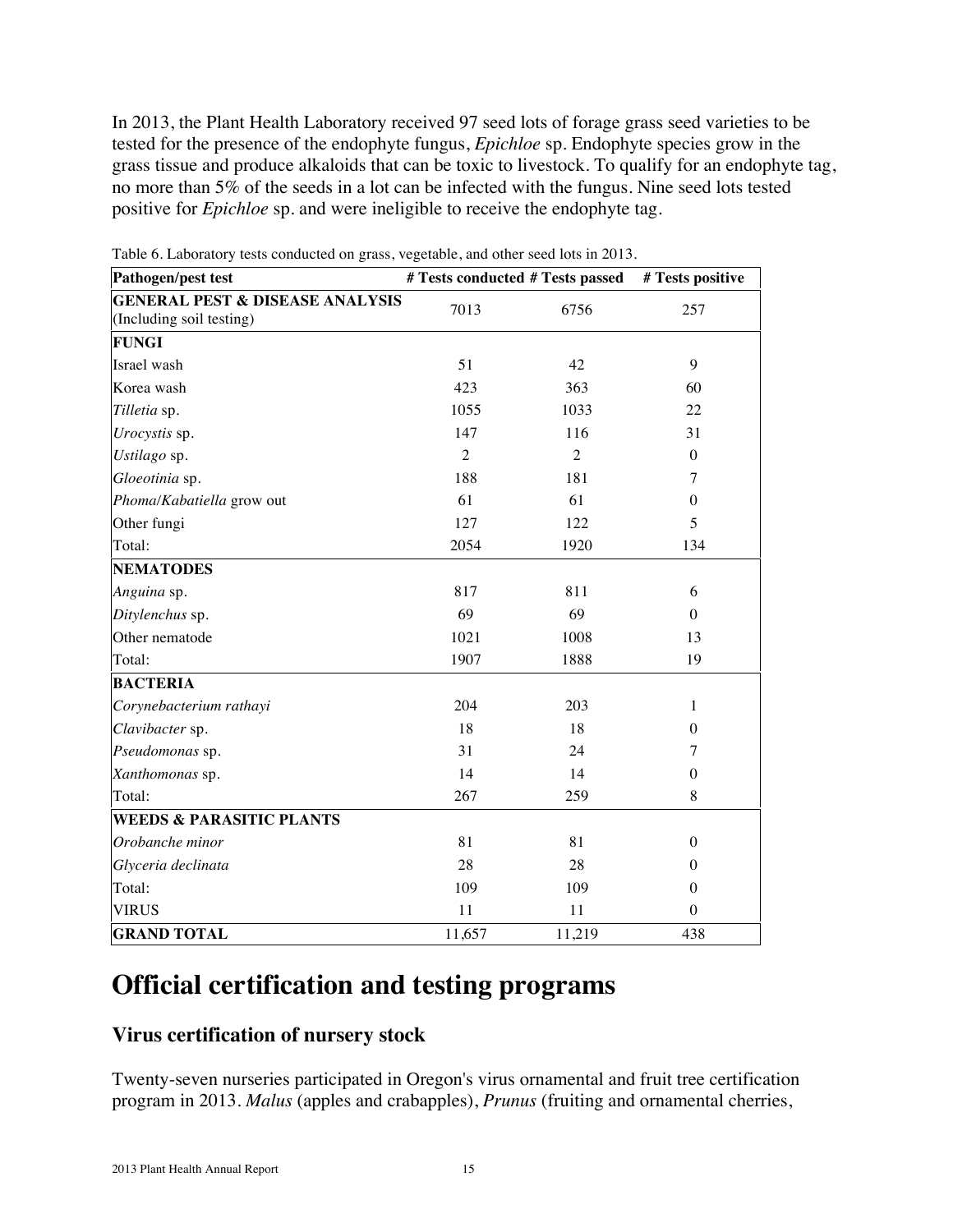fruiting and ornamental plums, peaches, apricots, etc.), *Pyrus* (domestic pears, Asian pears, and flowering pears), and *Cydonia* (quince) are included in the testing program.

Individual *Prunus* mother trees (scions) and rootstock are tested each year for prune dwarf virus (PDV) and Prunus necrotic ringspot virus (PNRSV). *Malus*, *Pyrus*, and *Cydonia* scions and rootstocks are tested for tomato ringspot virus (ToRSV). Foliar samples were collected in the spring and tested for the target viruses using commercially available ELISA test kits. About 0.15% of the field samples were PDV-positive (1954 samples)), 1.43% were PNRSV-positive (1954 samples), and 0.00% were ToRSV-positive (5678 samples). In addition, no positives were found during a spot check of *Malus* for apple chlorotic ringspot virus (629 samples) this season. Field inspections were also conducted to ensure compliance with current regulations (OAR 603- 051-0855 to 0859). Growers were notified of any areas of non-compliance. Follow-up visits by ODA staff are underway to document the corrective actions taken.

A summary of the virus-free varieties grown by each participating nursery is sent yearly to state, federal, and Canadian officials to facilitate the movement of the nurseries' products.

# **Blueberry virus testing**

We continued the official testing program of blueberry nursery stock for blueberry scorch virus and blueberry shock virus in 2013. This program was implemented in 2004 at the request of nurseries to comply with the regulatory requirements of other states and countries. Nursery inspectors collect official samples from participating nurseries and submit the samples to the laboratory for testing. All testing is done with commercially available ELISA test kits. The sampling protocol was updated to streamline testing and provide for more uniform sample collection this year.

In 2013, 41,866 leaf samples from thirty nurseries were tested. Of the composite samples tested (each sample represents 10 individual plants), 0.77% were infected with Blueberry Shock Virus. The infected samples came from thirteen nurseries. The nursery owners were informed of the positive samples. No samples were positive for Blueberry Scorch Virus.

# **Fresh blueberries to Korea program**

Fresh Oregon blueberries were shipped to the Republic of Korea again in 2013, the second year of shipping to this new market. Orchards and packing houses exporting blueberries had to meet specific phytosanitary requirements for seven pests and diseases (*Phytophthora ramorum*, tobacco ringspot virus, tomato ringspot virus, *Monilinia vaccinii-corymbosi*, *Argyrotaenia citrana*, *Choristoneura rosaceana*, and *Grapholita packardi*) that were a concern to Korea before they were allowed to ship.

For *P. ramorum*, tobacco ringspot virus, and tomato ringspot virus, Korea requires a specific percentage of blueberry orchards be visually inspected and, if necessary, samples tested for the pathogens. In 2013, 33 orchards in 10 counties (Benton, Clackamas, Douglas, Marion, Morrow, Multnomah, Polk, Umatilla, Washington, and Yamhill) were surveyed for the three pathogens. Because federal funding was received to support this program, at least 40 samples were collected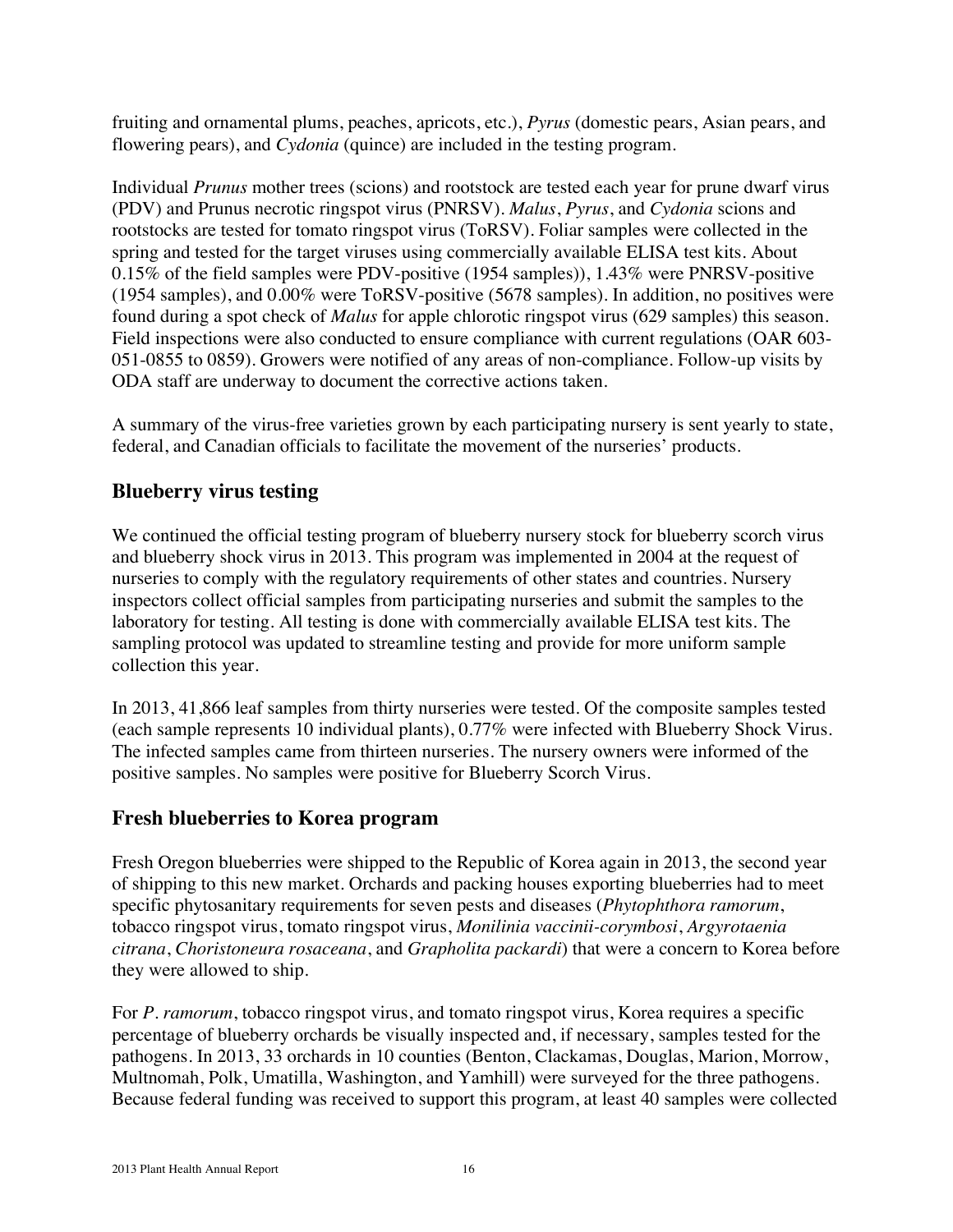from each orchard for testing in the laboratory. None of the target pathogens was detected. The survey data were entered into NAPIS.

For the remaining four organisms of concern, Korea requires the orchards and packing houses to adopt and implement specific mitigation measures that decrease the risk of these pests infesting fresh fruit. The ODA conducted official audits at all orchards and packing houses exporting fruit to Korea to ensure these mitigation measures had been implemented correctly. An orange tortrix larvae was intercepted by Korean quarantine officials on a shipment sent late in the shipping season. The grower and packing house were immediately suspended from the program by USDA APHIS. Follow-up investigations identified improvements that could be made to the program to prevent a recurrence of this issue. These improvements will be implemented for the 2014 shipping season.

In 2013, 16 orchards and six packing houses met the requirements to ship fresh blueberries to Korea, a decrease from the first year of the program. We anticipate similar numbers of orchards and packing houses will participate in the program in 2014.

# **Survey and Disease Containment Programs**

# *Phytophthora ramorum* **- Curry County**

This year represented the first full year of the new *Phytophthora ramorum* Survey and Containment Program in Curry County. The program underwent significant changes last year, in response to expansion and intensification of the disease within the quarantine area; the expansion was attributed to work stoppages due to inadequate funding to complete eradicative treatments in 2009 and later. In 2013, the quarantine area expanded to 264-sq. mi. The significant changes made to the State quarantine included: 1) establishing a generally infested area (GIA) within the quarantine area where *P. ramorum* is considered established and is no longer required to be treated; 2) allowing increased utilization of tanoak within the quarantine area; and, 3) concentrating treatments efforts on the leading edge of the infestation to slow further spread (OAR 603-052-1230).

At the start of 2013, the GIA was established as a 48-sq. mi. area in and around the town of Brookings based on survey data from the previous year (Fig. 4). Because of an expansion of the disease over last summer, the GIA was expanded to 56-sq. mi. in October. Aerial, ground, and stream-bait surveys detected several new infested sites within the quarantine area, but outside of the GIA. These areas were treated by Oregon Department of Forestry and USDA Forest Service work crews to limit further spread of the pathogen.

The continued goal of the *P. ramorum* program is to slow further spread of the disease by early detection and rapid eradication of epidemiologically important sites, reduce inoculum levels through cost-share programs, and improve education and outreach to educate landowners about best management practices that can help limit disease spread.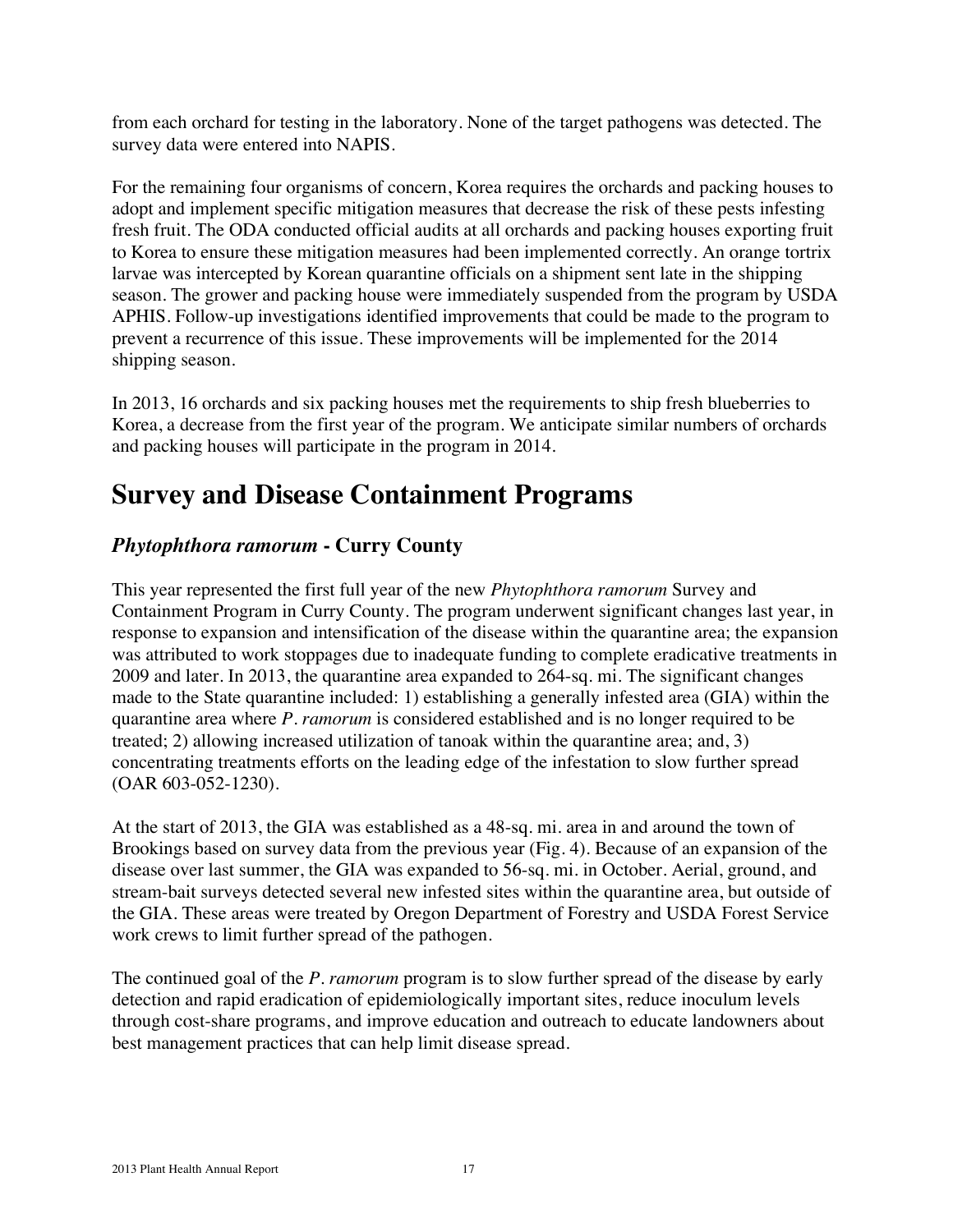Much of this data was provided by the Oregon Department of Forestry. We continue to be unable to enter the Curry County survey and monitoring data into NAPIS or IPHIS. USDA is aware of the issue.

### *P. ramorum* **– nurseries**

As of 12/31/2013, 22,550 samples from 552 grower sites were collected and tested in the laboratory using federally approved protocols to meet the federal requirements for interstate movement of nursery stock (7 CFR 301.92). *Phytophthora* species were detected at 238 of the sites surveyed. *Phytophthora ramorum* was detected in 10 growing areas on the following plants: *Camellia* 'April Dawn', *Camellia* 'Rosehill Red', *Choisya ternata, Gaultheria shallon, Kalmia*  sp., *Parrotia persica, Pieris japonica* 'Forest Flame' (three times), *P. taiwaneosis* (twice), *Rhododendron* cultivars Anah Kruschke, Baden Baden (twice), Boule de Neige, Cheer (twice), Cunningham's White (twice), Orange Leopard, and Unique (three times)*, R. bathyphyllum* (twice), *Rhododendron* sp. (four times), *Trachelospermum jasminoides, Viburnum tinus '*Spring Bouquet', *and Viburnum* sp. Delimitation surveys within the *P. ramorum*-positive nurseries detected additional positives on *Magnolia grandiflora*, *Rhododendron* cultivars Baden Baden (twice), Blewbury, Goldkrone, Lee's Dark Purple, Magret's Garden, Pohoob's Daughter, Raisa Dogwood, Rekka, and Unique, *Rhododendron* spp. (six times), *Viburnum* 'Pink Dawn', and in soil from an infected pot, in substrate soil (twice) and in a cull pile (twice). All of the nurseries have undergone the USDA Confirmed Nursery Protocol (CNP). Two nurseries have *P. ramorum* present in the native soil that was beneath infected plants. The nurseries have agreed to allow us to test steam as a treatment for their infested soil. The steam treatments are expected to take place in 2014.

The ODA conducted trace out investigations at nine sites with 12 samples collected for testing. No *P. ramorum* was detected at any of the sites investigated.

The ODA also participated in a regulatory workshop hosted by USDA APHIS in December 2013. The goal of the workshop was to examine the existing federal regulation for ways to improve the national *P. ramorum* certification program. This included targeting those specific nursery locations where the pathogen is known to occur and providing additional safeguards to prevent further spread. We anticipate the proposed changes to the federal regulation will take place in 2014.

The data from the nursery certification survey were entered in NAPIS.

# **Other Programs**

# **Columbia root knot nematode**

Nursery inspectors collected 73 soil samples for nematode testing from Oregon production nurseries in 2013. This annual survey is conducted at the request of Canadian agricultural officials to demonstrate that Oregon production nurseries are free of Columbia root knot nematode (CRKN, *Meloidogyne chitwoodii*). Plant-parasitic nematodes were detected in 71% of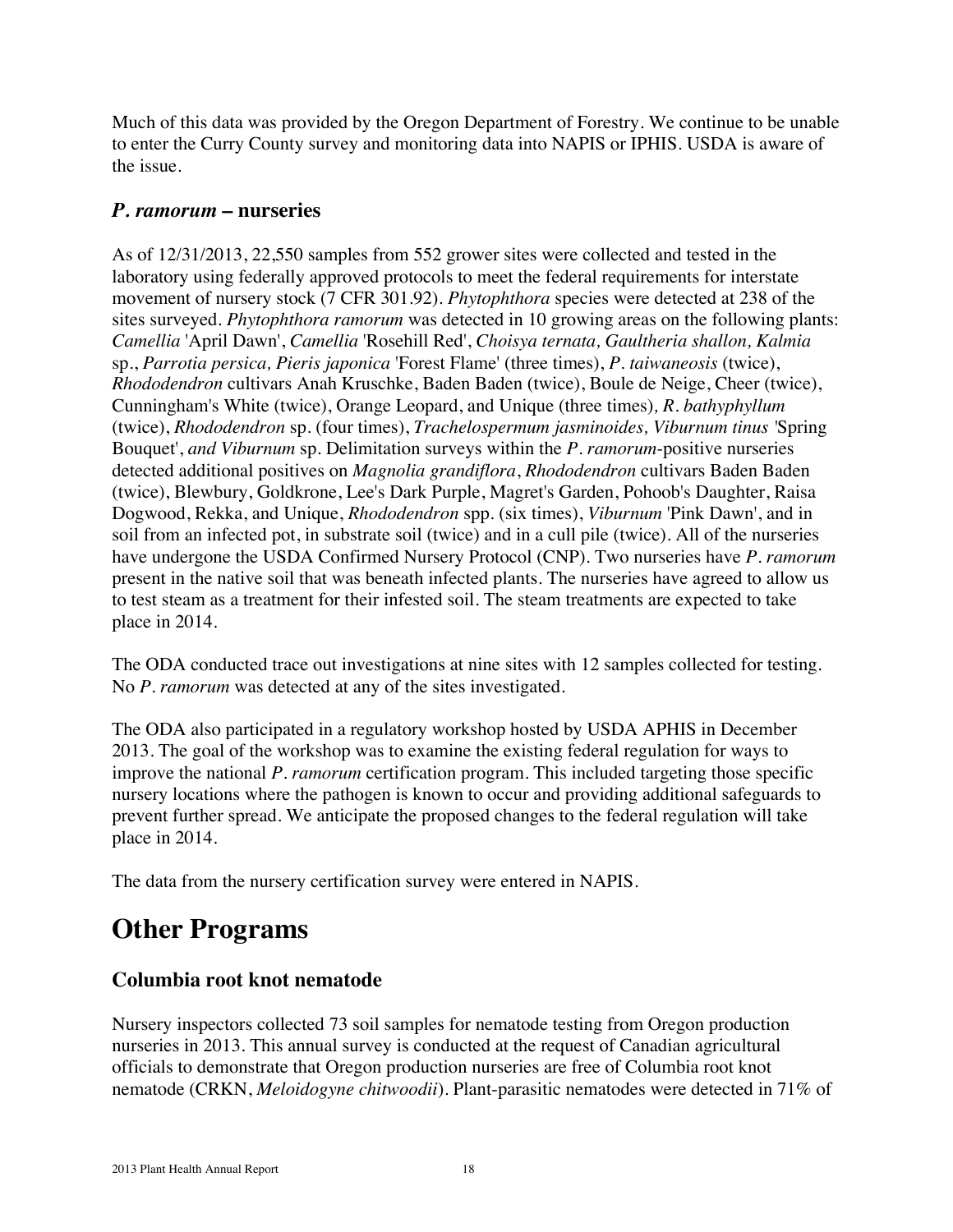the samples with *Pratylenchus* spp. being the most abundant (present in 45% of the samples). *Meloidogyne hapla* was detected in five samples. No CRKN were detected in Oregon nurseries based on morphometric analysis of juveniles. Other nematodes detected included *Paratylenchus*, *Mesocriconema*, *Xiphinema*, *Tylenchorhynchus*, *Hemicyclophora*, *Trichodorus*, *Scuttelonema*, *Heterodera*, and *Longidorus* in order of most to least abundant. In addition, 11 root samples of *Malus* rootstock being exported to Canada were submitted, tested, and found free from CRKN.

### **National Clean Plant Network**

The Plant Health Program has taken a leading role in the development and governance of the National Clean Plant Network (NCPN). The goals of the NCPN are to 1) protect US specialty crops, such as grapes, berries, and apples, from the spread of economically harmful plant pests and diseases, and, 2) ensure the global competitiveness of US specialty crop producers by creating high standards for our clean plant programs. Currently, there are five commodity groups that are a part of the NCPN, the Fruit Tree Clean Plant Network (NCPN-FT), the Hops Clean Plant Network, the Citrus Clean Plant Network, the Berries Clean Plant Network, and the Grapevine Clean Plant Network (NCPN-Grapes). The ODA has representatives on the Tier 2 Governing Boards for both the NCPN-FT and NCPN-Grapes.

The NCPN-FT developed a harmonized national standard for the virus certification of *Malus, Prunus, Pyrus, Chaenomeles,* and *Cydonia* nursery stock. In 2013 and after consultation with our affected nurseries, the ODA amended our state regulations to match the language of the national standard.

The NCPN-Berries Commodity Group developed a draft harmonized national standard for virus certification of blueberries. A member of the Plant Health Program participated on the subcommittee charged with developing the national standard. The ODA also arranged a tour of blueberry nurseries for members of the NCPN-Berries subcommittee. The subcommittee discussed the draft national standard with the nurseries, including the requirements for participation in an official certification program.

The NCPN also held a workshop in Davis, California, in conjunction with the 17th Meeting of the International Council for the Study of Virus and Virus-Like Diseases of Grapevine. The goal of the workshop was to develop a template and other guidance documents to aid commodity groups in the development of their own national standards for virus certification. One major accomplishment of this group was to develop a universal glossary for all harmonized national standards; this glossary is available on the NCPN web site, http://nationalcleanplantnetwork.org/Glossary/. A member of the Plant Health Program participated in this workshop.

The Plant Health Program has also been tasked with developing a draft national standard that harmonizes state programs for certification of strawberry nursery stock (see above). This effort began late in 2013.

The Plant Health Program expects to continue to play a prominent role in the development and governance of the NCPN as this network continues to develop.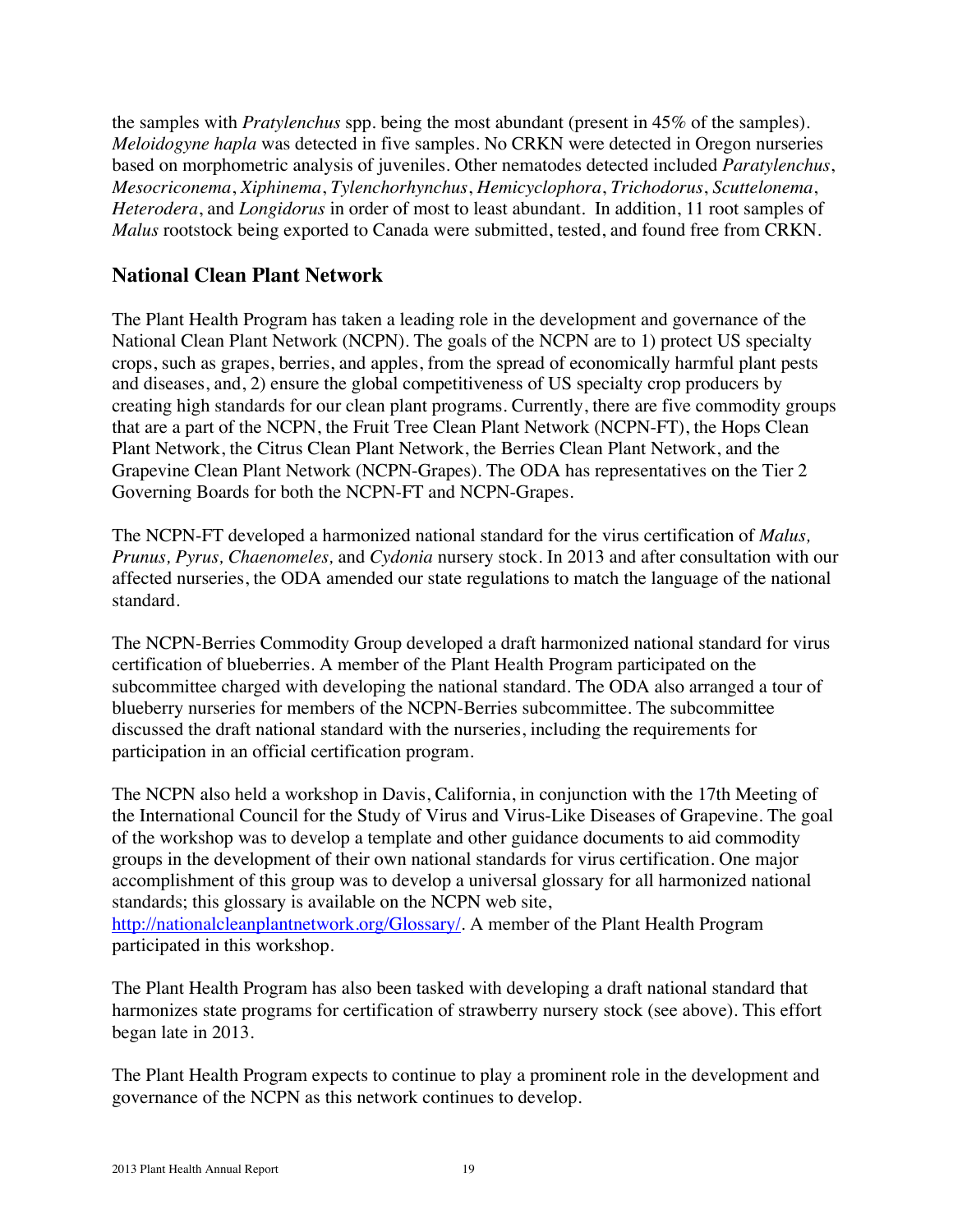### **NPDN and WPDN**

The National Plant Diagnostic Network (NPDN) was established in 2002 by legislative mandate in response to the need to enhance agricultural security through protection of the health and productivity of plants in agricultural and natural ecosystems in the U.S. The specific purpose of the NPDN is to provide a nationwide network of public agricultural institutions with a cohesive, distributed system to quickly detect high consequence pests and pathogens that have been introduced into agricultural and natural ecosystems, identify them, and immediately report them to appropriate responders and decision makers. The NPDN also worked with the USDA APHIS Center for Plant Health Sciences and Technology to develop the System for True, Accurate, and Reliable Diagnostics (STAR-D), an accreditation system for diagnostic laboratories that will be federally recognized.

The Western Plant Diagnostic Network (WPDN) is one of five NPDN centers. WPDN is a consortium of land grant institutions and state departments of agriculture throughout the western United States and the U.S. territories in the Pacific that provide services for plant disease diagnosis, plant identification, and insect/pest identification. WPDN uses a common software interface to process diagnostic requests and share information among diagnostic laboratories.

ODA was a sub-contractor to the WPDN prior to this year. However, budgetary cuts at the federal level resulted in a lack of funding for the ODA in 2013. Regardless, ODA staff continued to participate in WPDN monthly conference calls, communicating with other states regarding new disease outbreaks, first detector training, and disease diagnostic protocols. The ODA also took advantage of diagnostic training opportunities provided by the NPDN. The Plant Health Program also continues to work toward STAR-D accreditation.

# **Plant Health laboratory diagnostics**

Plant samples are submitted to the Plant Health laboratory for disease assessment to meet export requirements or for general diagnostics. In 2013, 277 samples were submitted to meet export requirements, certification program requirements, Oregon importation requirements, federal traceback surveys, and/or general diagnostics. Of the 46 samples submitted for general diagnostics, 38% had problems caused by fungi, 28% by abiotic/environmental problems, 8% by nematodes, 7% by bacteria, 1% by viruses, and 1% by insect pests. No pests were detected in the remainder of the samples. The laboratory also tested 56 samples for the presence of the Liberty Link® PAT/bar gene to support the export of non-genetically engineered rice from California to India. All samples tested free of the gene.

#### **Quarantines and control area orders**

Several regulations were reviewed and updated in 2013. The *Phytophthora ramorum* quarantine was updated to reflect a new containment strategy for Curry County (OAR 603-052-1230). The hop quarantine was amended to harmonize Oregon's regulations with Washington's; civil penalty authority was also added (OAR 603-052-1020). The onion white rot control area order for Malheur County was updated to require the department receive mandatory notifications from growers importing onion bulbs, sets, and seedlings from Maricopa County, AZ (OAR 603-052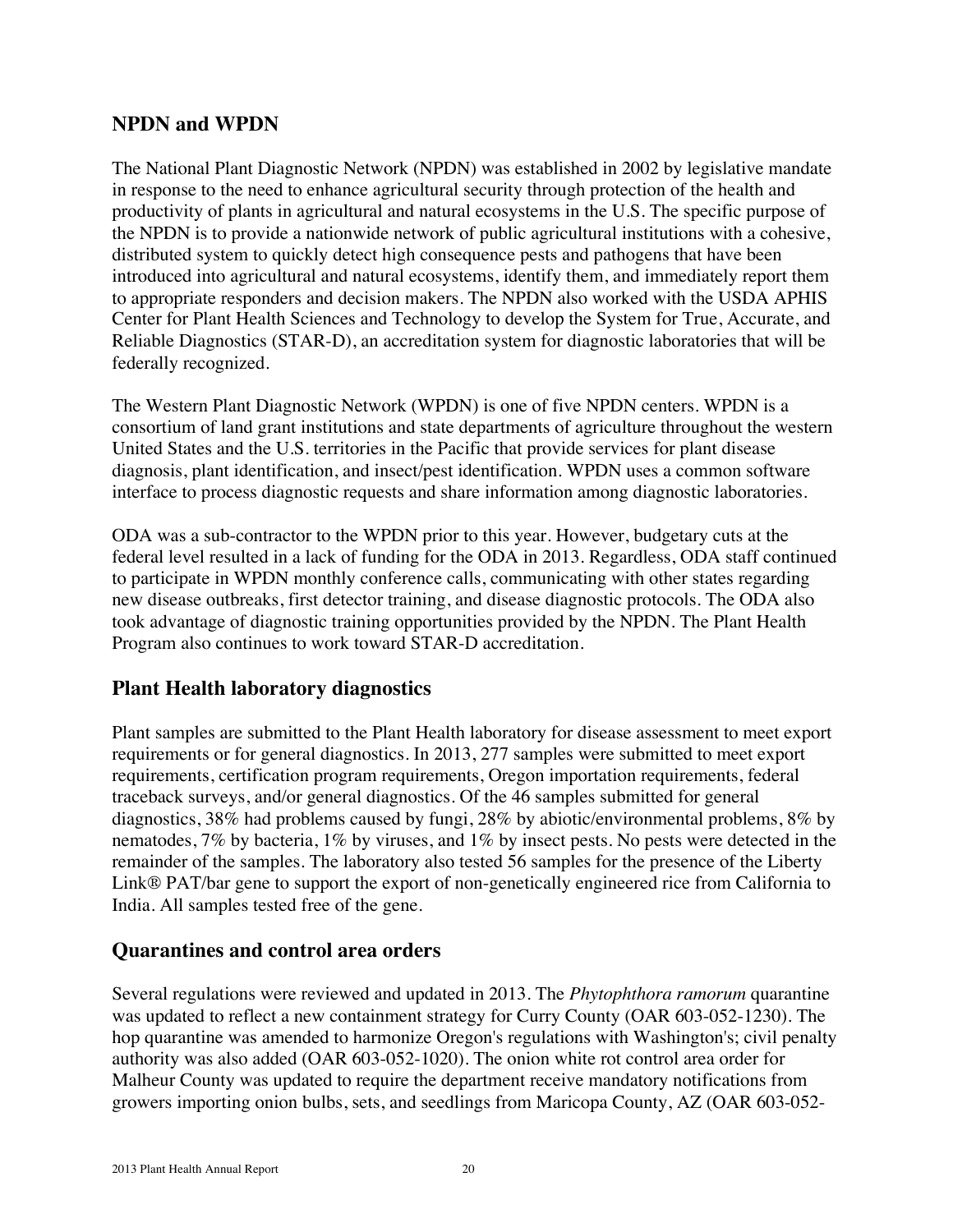0347). The regulations describing the official certification program for virus tested ornamental and fruit tree nursery stock were amended to reflect the terminology used in the State Level Model Regulatory Standard: Virus-tested Certification Program for *Prunus*, *Malus*, *Pyrus*, *Chaenomeles*, and *Cydonia* Nursery Stock Production Systems and to update the testing requirements for participation in the program (OAR 603-051-0855 to -0859).

# **Permit reviews**

The Plant Health Program continues to provide reviews of federal permits to import plants, pathogens and parasites, and genetically modified (bioengineered) organisms to our state. The permits are reviewed for compliance with existing Oregon quarantines and regulations. In all, 119 permits were reviewed; 70 for live pests and noxious weeds, 11 for plants for post-entry quarantine, one for prohibited plants imported for experimental purposes, four for soil, three for importing restricted or unauthorized plants, and 30 for genetically engineered organisms. Staff members also participated in federal inspections of facilities and fields where permitted organisms, such as genetically engineered organisms or a regulated pathogen, were to be received and/or grown.

# **Exported timber inspections**

In 2013, staff from the Plant Health and Nursery & Christmas Tree Inspection programs inspected three shipments of conifer logs bound for South Korea and forty shipments bound for China. China requires that all conifer log shipments also be tested for the presence of pine wilt nematode (PWN, *Bursaphelenchus xylophilus*) prior to importation. Inspectors are required to collect a composite sample of wood shavings from the shipment for laboratory testing. The number of logs sampled depends upon the size of the shipment, with a maximum of 29 logs sampled per shipment. Thus, 40 composite samples were officially tested for PWN using a modified pie pan method. No PWN was found.

# **Publications**

Goheen, E.M., A. Kanaskie, E. Hansen, W. Sutton, P. Reeser, and N. Osterbauer. 2013. Monitoring the effectiveness of *Phytophthora ramorum* eradication treatments in Oregon tanoak forests. Pp. 119 in: Frankel, S.J., J.T. Kliejunas, K.M. Palmieri, J.M. Alexander (technical coordinators). 2013. Proceedings of the Sudden Oak Death Fifth Science Symposium. General Technical Report PSW-GTR-243, Albany, CA. US Department of Agriculture Forest Service, Pacific Southwest Research Station. 169 pp.

Kanaskie, A. E. Hansen, E.M. Goheen, N. Osterbauer, M. McWilliams, J. Laine, M. Thompson, S. Savona, H. Timeus, B. Woosley, R. Wiese, W. Sutton, P. Reeser, J. Hulbert, R. Shultz, and D. Hilburn. 2013. Detection and eradication of *Phytophthora ramorum* from Oregon forests, 2001- 2011. Pp. 3-13, in: Frankel, S.J., J.T. Kliejunas, K.M. Palmieri, J.M. Alexander (technical coordinators). 2013. Proceedings of the Sudden Oak Death Fifth Science Symposium. General Technical Report PSW-GTR-243, Albany, CA. US Department of Agriculture Forest Service, Pacific Southwest Research Station. 169 pp.